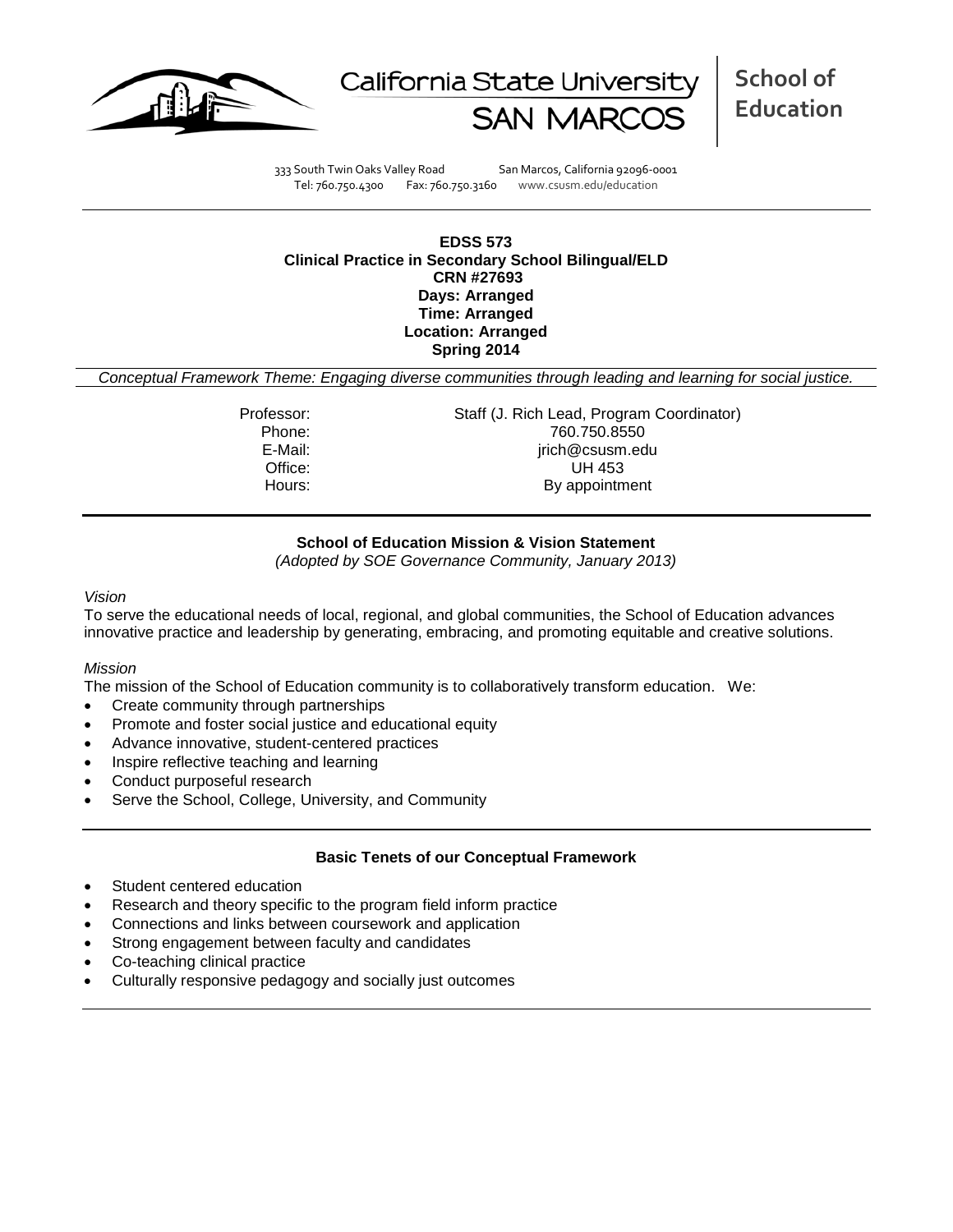# **Table of Contents**

# **COURSE DESCRIPTION**

<span id="page-1-0"></span>Advanced observation and teaching in selected secondary schools under the supervision of a classroom teacher (Cooperating Teacher) and university supervisor. *Graded Credit/No Credit.*

*Clinical Practice is a field work class that represents 6 units in the fall and 8 units in the spring. Your course instructor is your University Supervisor, who has been chosen for the experience, coaching and knowledge they will bring to this field placement class. As your instructor they will make assignments, observe you, give you feedback, review your Teacher Performance Expectations digital portfolio requirement (see description on page 3) and assign your grade. Successful completion of both CP I and CP II are required for you to be recommended for your credential.*

Clinical Practice II (part two of the Clinical Practice requirement) is designed to help teachers seeking the Single Subject Credential to enhance and refine the skills, knowledge, and dispositions at the novice level necessary to assist schools and districts in implementing an effective program for all students. The successful candidate must be able to demonstrate their understanding and ability to apply each of the TPE's; that is, merge theory and practice in order to realize a comprehensive and extensive educational program for all students. Failure to meet a minimum competence in any of the TPE's by the completion of the program will prevent the acquisition of the Single Subject Credential. Minimum competency will be considered a rating of 'meets' for all TPE's upon completion of CP II. A full-text version of the TPE descriptions can be downloaded from the School of Education website.:<http://www.csusm.edu/education/ClinicalPractice/HandbookSS.html>

## <span id="page-1-1"></span>**Course Prerequisites**

<span id="page-1-2"></span>Successful completion of first semester courses: EDSS 511, Teaching and Learning; EDSS 521 Literacy in the Secondary School; EDSS 555 Single Subject Multilingual Education; the appropriate content methodology course and Clinical Practice I.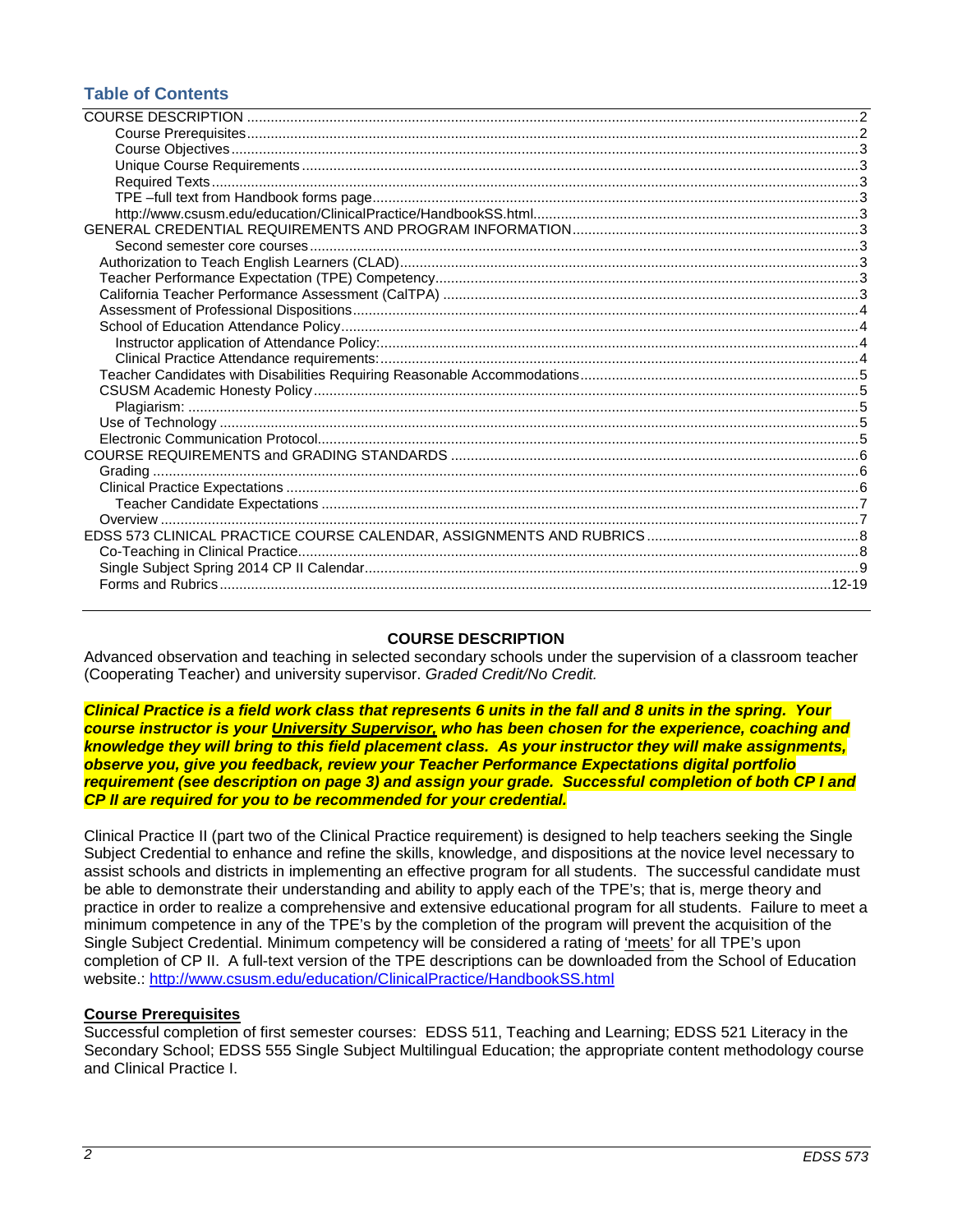# **Course Objectives**

Candidates are required to meet all Teacher Performance Expectations. Clinical Practice II will focus on:

- TPE 1B Subject-Specific Pedagogical Skills for Single Subject Teaching Assignments
- TPE 2 Monitoring student learning during instruction
- TPE 5 Student engagement
- TPE 6c- Developmentally Appropriate Practices in Grades 9-12
- TPE 9 Instructional planning
- TPE 10 Instructional time (routines and transitions)

## <span id="page-2-0"></span>**Unique Course Requirements**

Teacher education is a professional preparation program. Teacher Candidates will be present on the assigned school site every Tuesday through Friday following the teacher contract for that site, through the end of the semester and prepared with lesson plans and other assignments. Teacher Candidates are expected to adhere to academic honesty and integrity, standards of dependability, confidentiality and professionalism. <http://www.ctc.ca.gov/credentials/rules-of-conduct.html>Because it is important for teachers to be able to effectively communicate their ideas to students, parents, colleagues, and administrators, all written communication is expected to be clear, appropriate and error-free.

Lesson plans will be written for all teaching days and will be turned in on time, according to the schedule required by the University Supervisor and Cooperating Teacher. Digital TPE portfolios will be maintained and available to the University Supervisor upon request. Please discuss individual issues with the Cooperating Teacher, On-site Liaison and/or University Supervisor. Points will be deducted if assignments /lesson plans/TPE portfolios are submitted late.

## <span id="page-2-1"></span>**Required Texts**

<span id="page-2-3"></span><span id="page-2-2"></span>TPE –full text from Handbook forms page <http://www.csusm.edu/education/ClinicalPractice/HandbookSS.html>

# **GENERAL CREDENTIAL REQUIREMENTS AND PROGRAM INFORMATION**

## <span id="page-2-5"></span><span id="page-2-4"></span>**Second semester core courses**

EDSS 530 Secondary Education in the 21<sup>st</sup> Century; EDSS 531 The Reflection Professional; and EDSS 541 Secondary Interdisciplinary Methods; content methods and EDSS 573 Clinical Practice II.

## **Authorization to Teach English Learners (CLAD)**

<span id="page-2-6"></span>This credential program has been specifically designed to prepare teachers for the diversity of languages often encountered in California public school classrooms. The authorization to teach English learners is met through the infusion of content and experiences within the credential program, as well as additional coursework. Candidates successfully completing this program receive a credential with authorization to teach English learners. *(Approved by CCTC in SB 2042 Program Standards, August 02)*

## **Teacher Performance Expectation (TPE) Competency**

<span id="page-2-7"></span>All Teacher Performance Expectations, standards identified by the state of California, will be assessed and evaluated during Clinical Practice, including a digital portfolio review and a final report submitted by the University Supervisor using the TPE Rubric found on the forms page. <http://www.csusm.edu/education/ClinicalPractice/HandbookSS.html>

## **California Teacher Performance Assessment (CalTPA)**

<span id="page-2-8"></span>Beginning July 1, 2008 all California credential candidates must successfully complete a state-approved system of teacher performance assessment (TPA), to be embedded in the credential program of preparation. At CSUSM this assessment system is called the CalTPA or the TPA for short.

To assist your successful completion of the TPA, a series of informational seminars are offered over the course of the program. TPA related questions and logistical concerns are to be addressed during the seminars. Your attendance to TPA seminars will greatly contribute to your success on the assessment.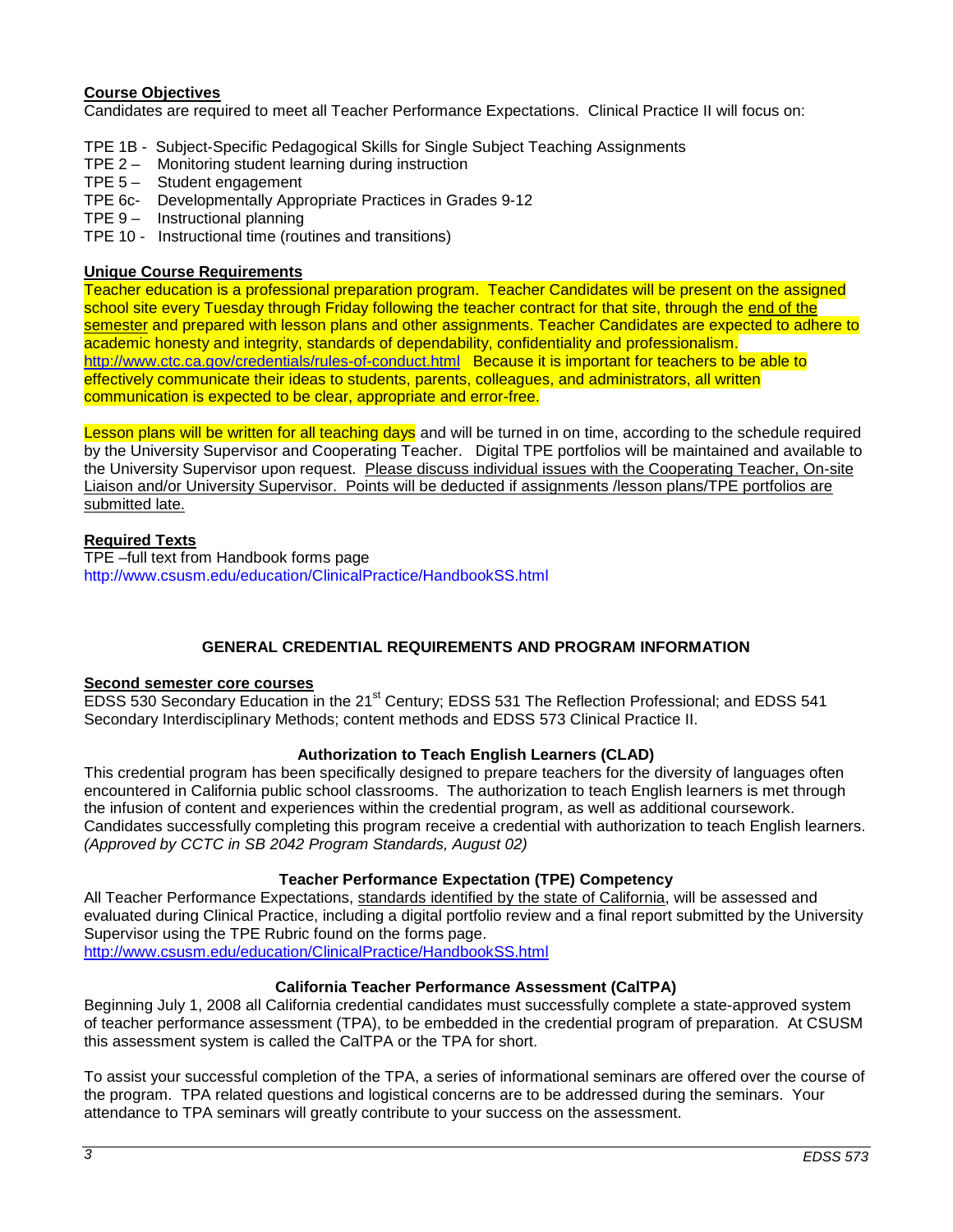Additionally, SoE classes use common pedagogical language, lesson plans (lesson designs), and unit plans (unit designs) in order to support and ensure your success on the TPA and more importantly in your credential program.

The CalTPA Candidate Handbook, TPA seminar schedule, and other TPA support materials can be found on the SoE website:<http://www.csusm.edu/education/CalTPA/ProgramMaterialsTPA.html>

## **Assessment of Professional Dispositions**

<span id="page-3-0"></span>Assessing a candidate's dispositions within a professional preparation program is a recognition that teaching and working with learners of all ages requires not only specific content knowledge and pedagogical skills, but positive attitudes about multiple dimensions of the profession. The School of Education has identified six dispositions – social justice and equity, collaboration, critical thinking, professional ethics, reflective teaching and learning, and life-long learning—and developed an assessment rubric. For each dispositional element, there are three levels of performance – *Unacceptable, Approaching target, Meets target*. The assessment is designed to provide candidates with ongoing feedback for their growth in professional dispositions and includes a self-assessment by the candidate. The dispositions and rubric are presented, explained and assessed in one or more designated courses in each program as well as in Clinical Practice. Candidates are expected to achieve the level of 'Meets target' by the end of the program. Single Subject Credential Data Points for assessing professional dispositions:

# **Second Semester**

# **DATA PT. #1**

By Week 5 of CP II candidates will upload a reflection and goals written in EDSS 511 to be used for CP II and will send this information to the identified University Supervisor.

# **DATA PT #2**

By Week 10 or 11 the University Supervisor will meet with site personnel and submit a composite score on TaskStream.

# **DATA PT #3**

Candidates will reflect on the ratings they have received and progress they have made toward their stated goals.

# **School of Education Attendance Policy**

<span id="page-3-1"></span>Due to the dynamic and interactive nature of courses in the School of Education, all candidates are expected to attend all classes and participate actively. At a minimum, candidates must attend more than 80% of class time, or s/he may not receive a passing grade for the course at the discretion of the instructor. Individual instructors may adopt more stringent attendance requirements. Should the candidate have extenuating circumstances, s/he should contact the instructor as soon as possible. *(Adopted by the COE Governance Community, December, 1997).*

## <span id="page-3-2"></span>**Instructor application of Attendance Policy:**

Core courses and teaching in general are participatory; therefore, your attendance and participation are important. Students are expected to attend all live sessions during the course and to fully participate in online sessions. Absences and late arrivals/early departures will affect the final grade much as it would affect evaluation in the work place. One absence, late arrival/early departure is allowed without penalty. Additional full and partial absences will reduce your grade by 10%.

Late assignments and resubmissions will not be accepted. In the teaching profession, paperwork, reports, etc. due to the state, district, or school office must be submitted by the deadline and in the correct format. This is our expectation as well.

## <span id="page-3-3"></span>**Clinical Practice Attendance requirements:**

Be punctual and regular in attendance. **In the case of unavoidable absence, inform your instructors (in the case of coursework) and your Cooperating Teacher, On-site Liaison, and University Supervisor (in Clinical Practice) in advance. Also, prepare substitute plans for your Cooperating Teacher to utilize as appropriate.**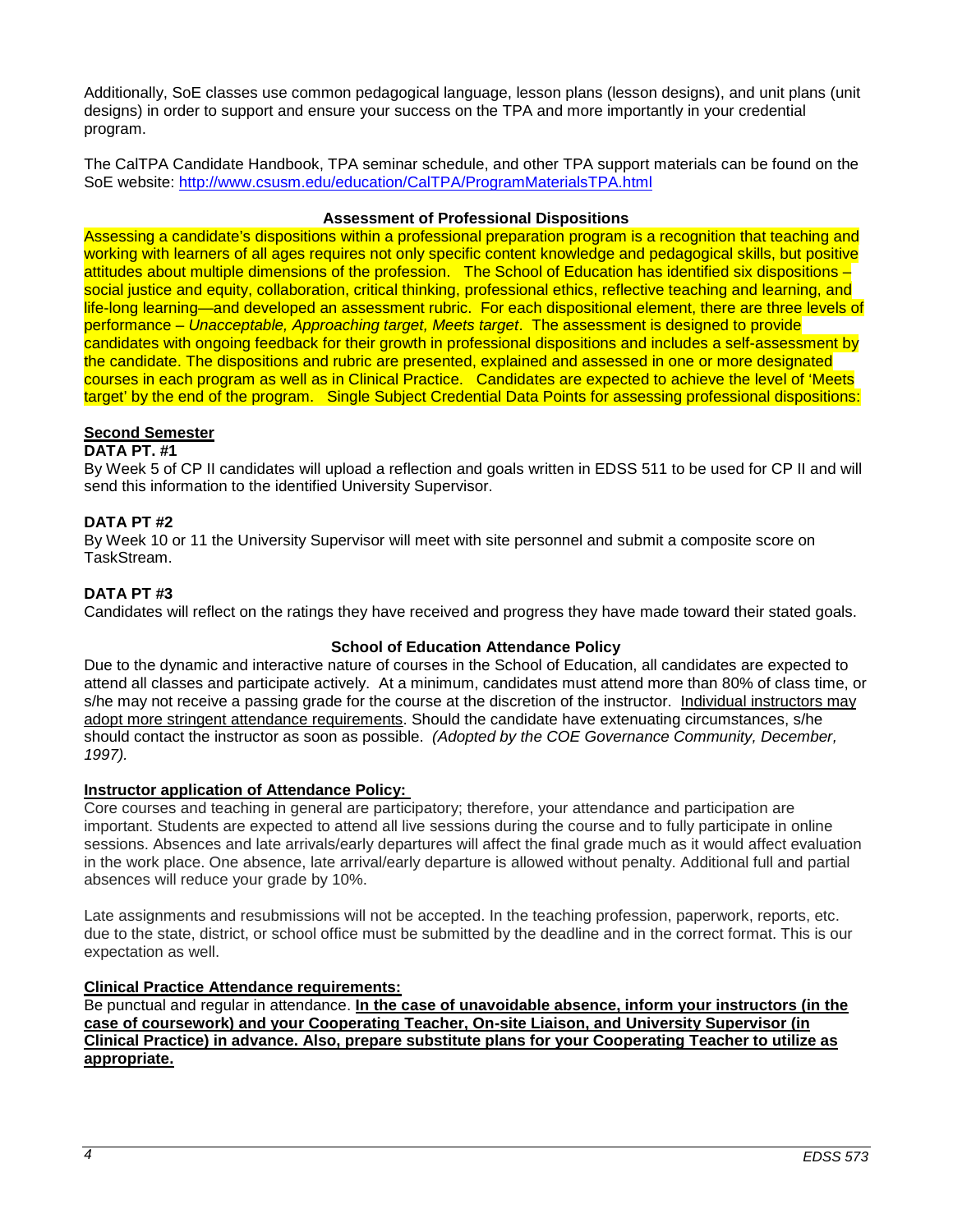Extensive absences, for whatever reasons, jeopardize the learning of your students and your growth as a professional educator and could result in removal from Clinical Practice. The attendance policy for Clinical Practice mirrors what is expected of teachers, generally 1 absence per month (10 per year). Since candidates are on campus 4 days per week (80%) candidates are allowed 4 absences in Clinical Practice I and 4 Clinical Practice II.

## **Teacher Candidates with Disabilities Requiring Reasonable Accommodations**

<span id="page-4-0"></span>Candidates with disabilities who require reasonable accommodations must be approved for services by providing appropriate and recent documentation to the Office of Disable Student Services (DSS). This office is located in Craven Hall 4300, and can be contacted by phone at (760) 750-4905, or TTY (760) 750-4909. Candidates authorized by DSS to receive reasonable accommodations should meet with their instructor during office hours or, in order to ensure confidentiality, in a more private setting.

## **CSUSM Academic Honesty Policy**

<span id="page-4-1"></span>"Students will be expected to adhere to standards of academic honesty and integrity, as outlined in the Student Academic Honesty Policy. All written work and oral presentation assignments must be original work. **All ideas/materials that are borrowed from other sources must have appropriate references to the original sources. Any quoted material should give credit to the source and be punctuated with quotation marks.**

Teacher candidates are responsible for honest completion of their work including examinations. There will be no tolerance for infractions. If you believe there has been an infraction by someone in the class, please bring it to the instructor's attention. The instructor reserves the right to discipline any student for academic dishonesty in accordance with the general rules and regulations of the university. Disciplinary action may include the lowering of grades and/or the assignment of a failing grade for an exam, assignment, or the class as a whole."

Incidents of Academic Dishonesty will be reported to the Dean of Students. Sanctions at the University level may include suspension or expulsion from the University.

#### <span id="page-4-2"></span>**Plagiarism:**

As an educator, it is expected that each candidate will do his/her own work, and contribute equally to group projects and processes. Plagiarism or cheating is unacceptable under any circumstances. If you are in doubt about whether your work is paraphrased or plagiarized see the Plagiarism Prevention for Students website [http://library.csusm.edu/plagiarism/index.html.](http://library.csusm.edu/plagiarism/index.html) If there are questions about academic honesty, please consult the University catalog.

### **Use of Technology**

<span id="page-4-3"></span>Candidates are expected to demonstrate competency in the use of various forms of technology (i.e. word processing, electronic mail, Moodle, use of the Internet, and/or multimedia presentations). Specific requirements for course assignments with regard to technology are at the discretion of the instructor. Keep a digital copy of all assignments for use in your teaching portfolio. All assignments will be submitted online, and some will be submitted in hard copy as well. Details will be given in class.

#### **Electronic Communication Protocol**

<span id="page-4-4"></span>Electronic correspondence is a part of your professional interactions. If you need to contact the instructor, e-mail is often the easiest way to do so. It is my intention to respond to all received e-mails in a timely manner. Please be reminded that e-mail and on-line discussions are a very specific form of communication, with their own nuances and etiquette. For instance, electronic messages sent in all upper case (or lower case) letters, major typos, or slang, often communicate more than the sender originally intended. With that said, please be mindful of all e-mail and on-line discussion messages you send to your colleagues, to faculty members in the School of Education, or to persons within the greater educational community. All electronic messages should be crafted with professionalism and care.

Things to consider:

- Would I say in person what this electronic message specifically says?
- How could this message be misconstrued?
- Does this message represent my highest self?
- Am I sending this electronic message to avoid a face-to-face conversation?

In addition, if there is ever a concern with an electronic message sent to you, please talk with the author in person in order to correct any confusion.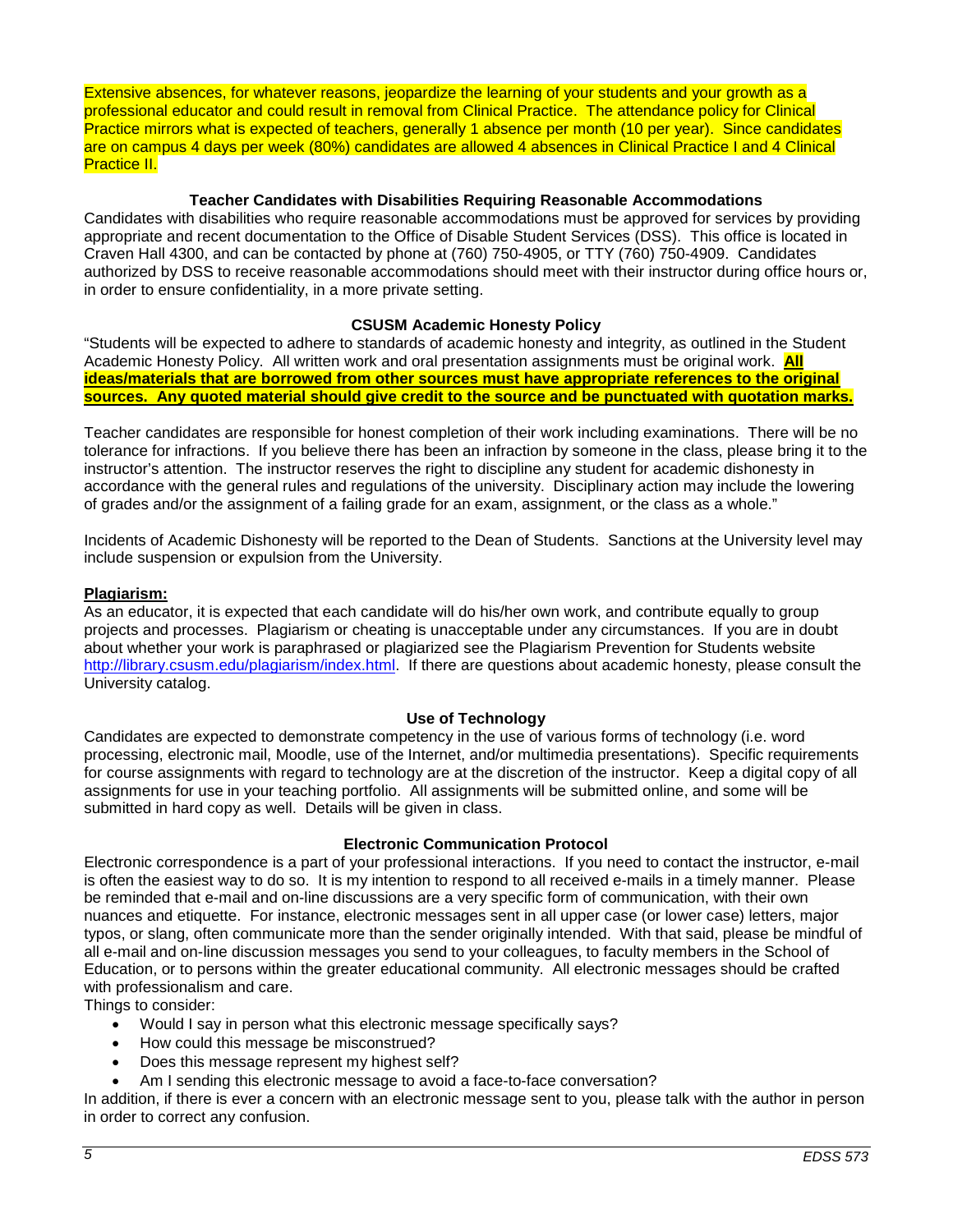# **COURSE REQUIREMENTS and GRADING STANDARDS**

### **Grading**

<span id="page-5-1"></span><span id="page-5-0"></span>University Supervisors, in collaboration with the Cooperating Teacher/s and On-site Liaison will prepare a **Clinical Practice II Summary** report and complete the **TPE Assessment on TaskStream** based on observations, site feedback and the TPE electronic portfolio artifacts. These documents (Summary and Assessment) will be presented to the Teacher Candidate at the exit meeting. These documents serve as official verification of successful completion of Clinical Practice and are required for the University to be able to recommend a candidate for a credential at the end of the program. In addition, a grade for the 8 units of Clinical Practice II will be assigned by the University Supervisor.

- 1. A grade of CREDIT (CR) or NO CREDIT (NC) will be assigned for Clinical Practice experiences. If a Teacher Candidate has not successfully met the Teacher Performance Expectations at an appropriate level (approaching in CP I, met in CP II), the candidate may be required to extend or repeat the experience.
- 2. If a candidate is unsuccessful in a Clinical Practice experience, a grade of NO CREDIT will be given. Granting of an additional opportunity for Clinical Practice will be made based on the circumstances under which the original NO CREDIT was given.
- 3. Should a candidate be in the potential situation of receiving NO CREDIT for Clinical Practice, the University Supervisor and Cooperating Teacher must complete a State of Concern (SOC) as soon as possible and provide copies to the Program Coordinator. The documentation in the SOC, the action plan and the follow up steps to the plan are key documents that will be used to verify inadequate performance in Clinical Practice if the action plan is not met.
- 4. Should a second Clinical Practice experience be recommended, the candidate must re-register for the Clinical Practice course prior to the new placement being made.

#### **NOTE :**

**A candidate will be removed from the school site and a Statement of Concern documenting the situation will be written immediately if candidate:**

- **1. Endangers students or others;**
- **2. Violates recognized codes of conduct, e.g. CSUSM Student Code of Conduct, CSUSM Academic Honesty Policy NEA Code of Ethics, CA Education Code Section 44932; <http://www.ctc.ca.gov/credentials/rules-of-conduct.html>**
- **3. Is dismissed from the classroom or school site by the Cooperating Professional or district administrator.**
	- **(see Statement of Concern Guidelines on the Single Subject Handbook forms page)**

## **Clinical Practice Expectations**

<span id="page-5-2"></span>The Clinical Practice experience is an important part of your training to become a certificated teacher in the state of California. We want you to have a positive and helpful experience during this time when you can receive valuable coaching, mentoring and guidance from your Cooperating Teacher, On site Liaison and University Supervisor. Enjoy this experience. Teaching can be a very rewarding profession. As a teacher, you impact a student's life each day.

Your Clinical Practice is intended to give you the opportunity to practice the theories and instructional strategies you have learned in your coursework. Your On-site Liaison, University Supervisor and Cooperating Teacher(s) are there to offer advice and suggestions and to counsel you throughout the semester. Our main priorities are your personal and professional growth in education and success in your assigned classroom(s). If the University Supervisor, OSL or the Cooperating Teacher feel that a candidate is not progressing satisfactorily, a Statement of Concern with a Performance Contract will be issued. This is meant to support the candidate to successfully complete Clinical Practice and obtain the expertise and skills necessary to become a well-qualified teacher. Please refer to the forms page for a complete summary of the Statement of Concern process. <https://www.csusm.edu/education/ClinicalPractice/HandbookSS.html>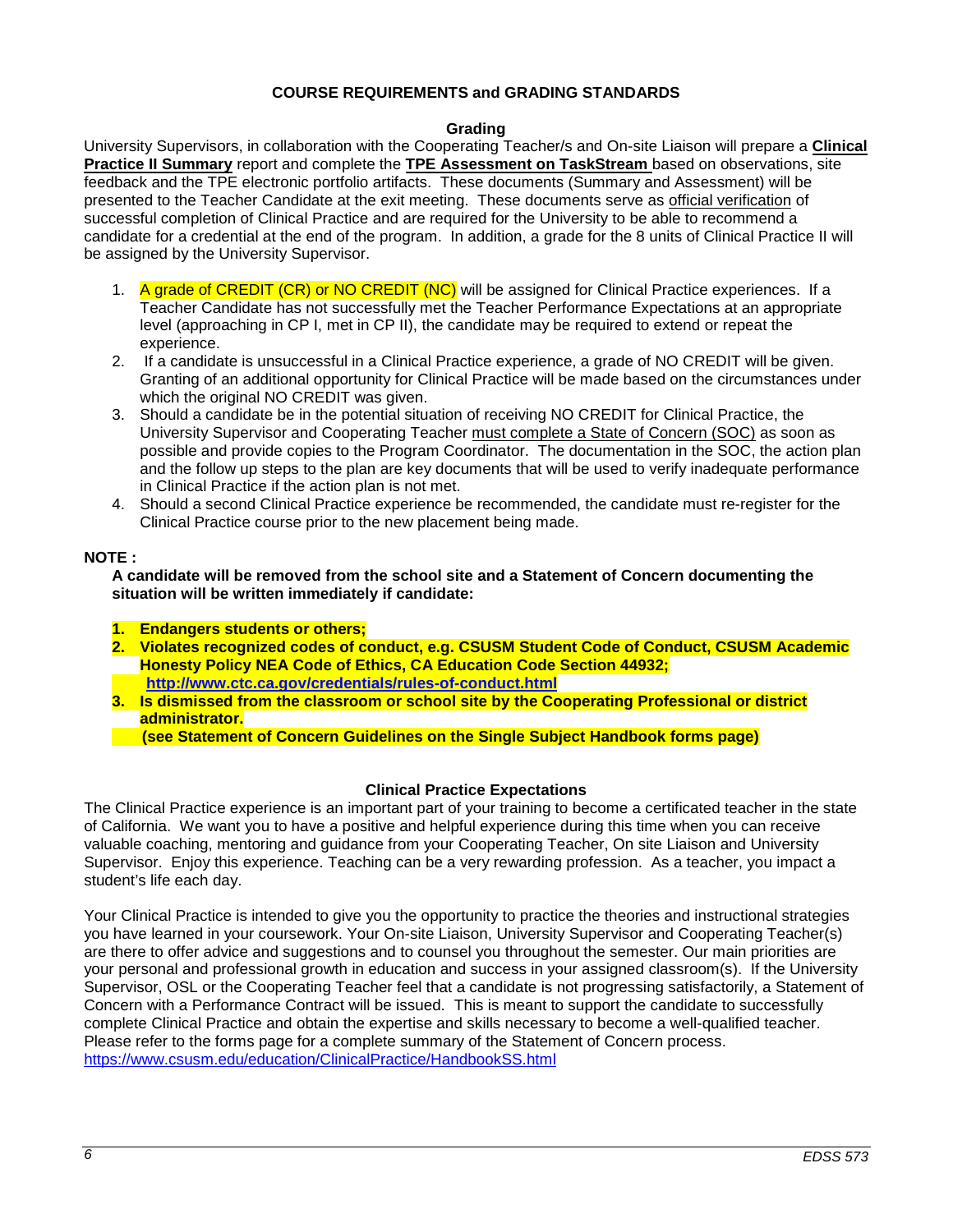As a Teacher Candidate you should become as familiar with your assigned school as quickly as possible. Familiarize yourself with important school information, such as attendance procedures, grading policies, important deadlines, department and school-wide meetings, expectations of your Cooperating Teacher(s), administrative assignments, and any other area of the profession which you should be aware of and which will enrich your Clinical Practice. Resources and tools to guide you in this process are located in the handbook**—***which are required as part of the TPE electronic portfolio.*

# <span id="page-6-0"></span>**Teacher Candidate Expectations**

- 1. **Confer daily with your Cooperating Teacher** to discuss your program requirements, university schedule, observation feedback, planning guidelines, student progress and concerns, lesson implementation, progress on TPE's, TPA's and other appropriate topics.
- 2. You should be on campus every day Tuesday Friday for a full day (mirroring a full-time teacher's day) to teach and observe classes, to assist in the AVID/SEI/ELD classes, to prepare for your classes and university assignments, to attend meetings, and to generally get a sense of what a contracted teaching day feels like. Be available to remain after school to plan, attend staff meetings, in-services, parent conferences, and other school functions, such as "Back to School Night" and "Open House" where applicable.
- *3.* Keep up-to-date and accurate lesson and unit plans during your Clinical Practice. *You are required to have a written lesson plan for each lesson that you teach.* Be sure to confer with your Cooperating Teacher to insure that your lesson plan meets his/her expectations and satisfies the demands of the curriculum and the needs of students. *You are required to use the single subject lesson plan from coursework. The one page form is located on the forms page.*
- 4. Attend regular meetings with your supervisor and On-site Liaison. Submit any observations logs, assignments and lesson plans that are required by the University Supervisor (see calendar).

Follow the syllabus calendar and turn in all required logs and assignments to your University Supervisor on time.

5. Develop a professional electronic portfolio focusing on the TPE's. The purpose of this portfolio is to collect artifacts and evidence for demonstration of satisfactory completion of the TPEs. In addition to directly observable evidence, this portfolio will provide information that your University Supervisor may not see in classroom visits. It will also provide artifacts for inclusion in your professional portfolio that you develop in the second semester.

## **Overview**

# <span id="page-6-1"></span>**Semester two—Clinical Practice II**

Candidates will attend core coursework each Monday from 10 a.m. until 6 p.m. The core coursework (EDSS 530, 531 and 541) includes co-teaching by faculty, combined sessions and online work. Candidates will also have 10 methods sessions (2 units, 30 hours) spread over the semester on Tuesday or Thursday evening/s and with some Saturday sessions.

Candidates will be at the assigned school site, following the teacher contract hours, with an interdisciplinary cohort group (3-4 candidates) each Tuesday – Friday beginning with pre-service days and continuing until the last teacher day of the year for the assigned site. A co-teaching approach to Clinical Practice will be used in all settings. Candidates will participate in all class activities and move gradually from assisting in the supportive coteaching approach to leading all aspects from planning to presentation by the end of the experience. **University Supervisors (US), the instructors for Clinical Practice, will hold an introductory meeting, formally observe each candidate 4 times which will include observing one or two planning sessions and an exit meeting. They will also evaluate the TPE portfolio.**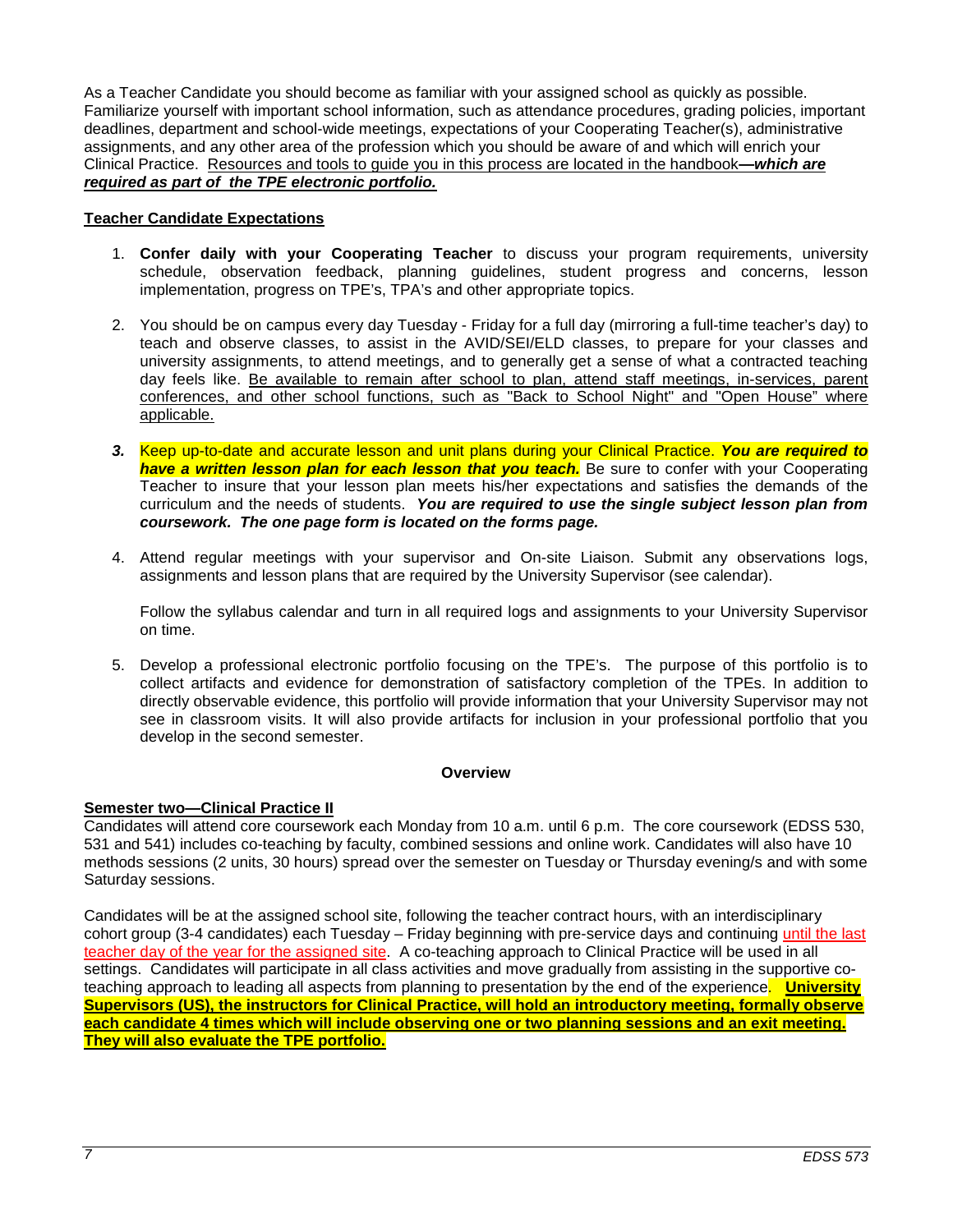Candidates will be placed with one Cooperating Teacher (CT) for 2 periods of the same preparation (e.g. two English 9 classes) and two settings for assisting which includes one section of EL (English Learners or English Language Development), if possible, and another class such as AVID (advancement via individual determination), SEI (structured English Immersion), or special education – whatever best suits the needs of the site. (This represents 2/3rds of the day based on a 6 period day). During the remaining unassigned periods (2) candidates will be expected to plan with the CT and work with their cohort partners on site to complete university projects and assignments as well as do some observations as appropriate. Candidates will also have a standing weekly lunch with the OSL.

# **EDSS 573 CLINICAL PRACTICE COURSE CALENDAR, ASSIGNMENTS AND RUBRICS**

<span id="page-7-0"></span>Although this schedule is carefully planned, the **instructors** (University Supervisors – US) reserve the right to make changes based on unforeseen circumstances and teachable moments.

**Observation protocol:** Each Teacher Candidate (TC) will be formally observed four (4) times during the semester by the US. The observations may be scheduled or unannounced. You are expected be prepared for an observation visit at any time. Discuss and plan with your US where they will be seated and always have a written lesson plan available for them and access to preceding and subsequent lesson plans/units. One of the early observations will be of a planning session between the Teacher Candidate (TC) and Cooperating Teacher/s. (CT) The University Supervisor will confer with you during a post-observation conference which may occur immediately (if the schedule permits), later on the same day, the next day or a scheduled time that is mutually convenient. In some rare cases, a telephone conference may be held instead of a face to face meeting. You will receive written feedback from your US on the Single Subject Observation Form for each formal observation, which requires your signature. Note: An **"email" signature is an authorized option for signing each formal observation.**

# **Co-Teaching in Clinical Practice**

<span id="page-7-1"></span>The Clinical Practice Program is founded on the goal of supporting each Teacher Candidate to demonstrate competent independent teaching performance that meets the professional and state standards described in the Teacher Performance Expectations (TPEs). The Co-teaching model is used in both Clinical Practice experiences. **Co-teaching is two or more people (i.e., Cooperating Teacher and credential candidate) sharing responsibility in planning for, teaching, and assessing the students assigned to them for instruction. In a co-teaching clinical practice approach, a Cooperating Teacher and credential candidate have an ongoing partnership in planning for and practicing four co-teaching approaches to collaboratively teach all students throughout the clinical experience.** 

Co-Teaching in Clinical Practice provides meaningful opportunities for Teacher Candidates to demonstrate increasing competence and independence in their teaching performance. The unique features of Co-Teaching in Clinical Practice include collaborative planning, teaching and reflection. Within the Co-Teaching in Clinical Practice model, it is the shift of responsibility from Cooperating Teacher to Teacher Candidate *to lead their collaborative work* that best describes the trajectory toward competent independent Teacher Candidate performance.

It is characteristic of the *beginning* of Clinical Practice that the Cooperating Teacher takes the lead of all collaborative planning, teaching and reflection processes. It is characteristic of the *end* of Clinical Practice that the Teacher Candidate takes the lead in each of these areas and be able to experience some 'solo' teacher time. **The description of each level of the co-teaching progression is followed by the weekly expectations and assignments which are required and due to the instructor as indicated.**

It is recommended that Cooperating Teachers, On-site Liaisons (OSL) and supervisors become familiar with this timeline in order to support and prompt the Teacher Candidate to gradually assume more responsibility within Co-Teaching until they independently demonstrate competence in teaching performance. (For more information open the handbook link and access the 'Co-teaching' site listed under the Clinical Practice segment: <http://www.csusm.edu/education/ClinicalPractice/HandbookSS.html> )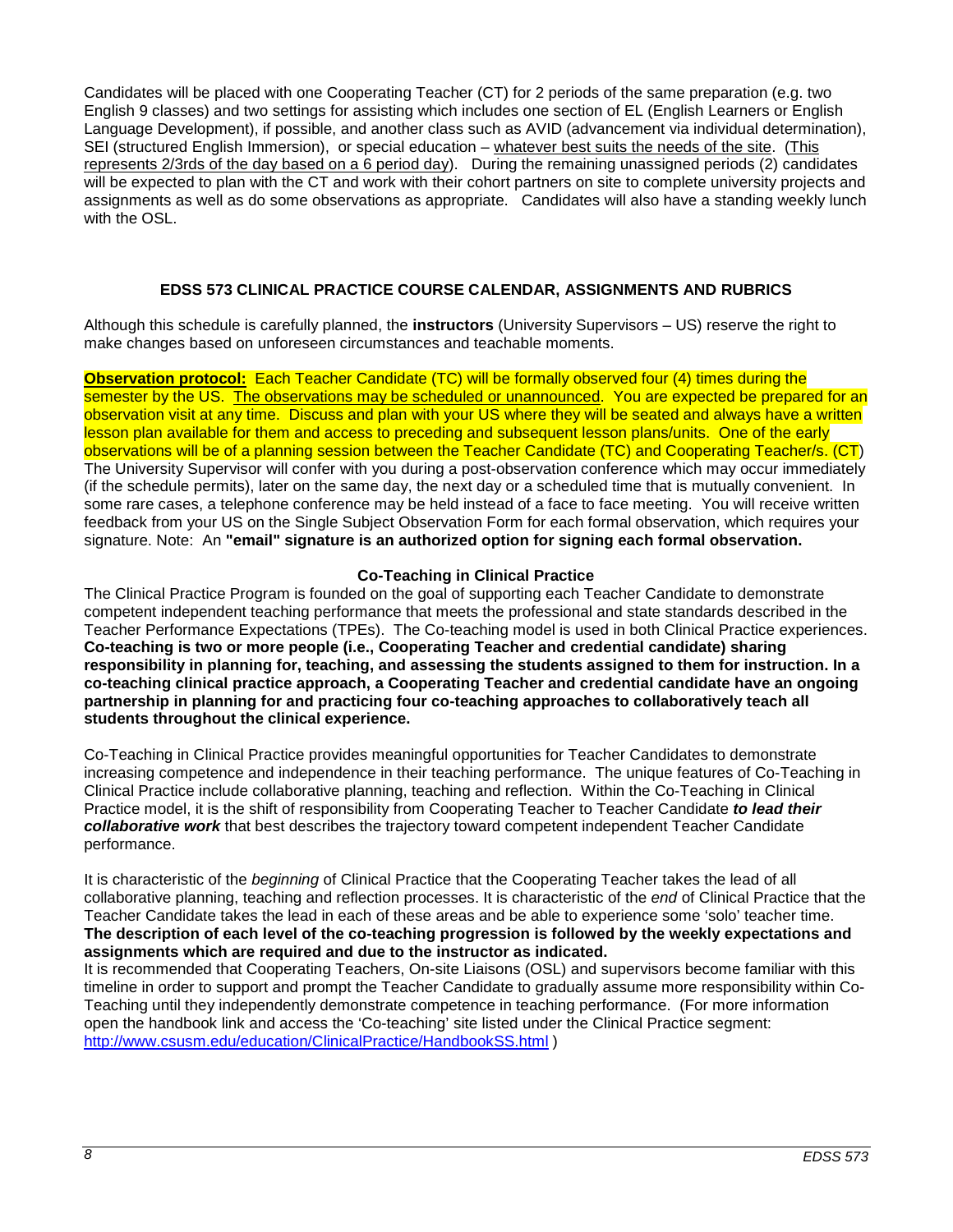# **Single Subject Spring 2014 CP II Calendar January 6, 2014 EDSS 573**

<span id="page-8-0"></span>\*\*\* Handbook and forms link for all pertinent forms:

<http://www.csusm.edu/education/ClinicalPractice/HandbookSS.html>

\*\*Also, see forms page link above, "TPE Portfolio Binder Information form" for TPE Rubric and evidence examples

| <b>Core Course information</b>                     | <b>Clinical Practice Assignment</b><br>days and information                                                                                                                                   | <b>School Sites/Candidates</b><br>impacted                                                                 |
|----------------------------------------------------|-----------------------------------------------------------------------------------------------------------------------------------------------------------------------------------------------|------------------------------------------------------------------------------------------------------------|
| Course Meeting day:<br>Jan 6<br>No meeting         | Jan. 10 -- None                                                                                                                                                                               | Jan. 6 - Ist day of CP for<br>candidates at:<br>OGHS, SPHS, RBV, MVHS                                      |
| Course Meeting day:<br><b>Jan 13</b><br>No meeting | Jan 17<br>Pre-nuptial agreement emailed to US (see form<br>in syllabus)                                                                                                                       | Assignment due for candidates<br>at:<br><b>OGHS</b><br><b>SPHS</b><br><b>RBV</b><br><b>MVHS</b>            |
|                                                    |                                                                                                                                                                                               | Jan $13 - 1$ <sup>st</sup> day of CP for<br>candidates at:<br><b>BVMS, Mt. Carmel, Murrieta</b><br>schools |
| Jan. 20<br>On-line core courses                    | Jan 24<br>Academic Unit Plan emailed to US (see model in<br>syllabus)                                                                                                                         | Assignment due for candidates<br>at:<br>OGHS, SPHS, RBV, MVHS                                              |
|                                                    | Pre-nuptial agreement emailed to US (see form<br>in syllabus)                                                                                                                                 | Assignment due for candidates<br>at:<br>BVMS, Mt. C, Murrieta schools                                      |
| Jan. 27 - Core courses F2F<br>CP II review         | Jan 31<br>Academic Unit Plan emailed to US (see model in<br>syllabus)                                                                                                                         | Assignment due for candidates<br>at:<br><b>BVMS, Mt. C, Murrieta schools</b>                               |
| Feb. 3<br>Core courses F2F                         | Feb 7<br>Prenuptial Agreement emailed to US (see form<br>in syllabus)<br>Academic Unit Plan emailed to US                                                                                     | Assignment due for candidates<br>at:<br>Carlsbad, SDA, LCC, HTH/HTM                                        |
| Guest speakers: Project Aware<br>6-8 p.m.          | First Log to US (see forms page link *** above)<br>Reflection paragraph on blog and upload to TPE<br>8, 13<br>** See forms page link above, "TPE Portfolio<br><b>Binder Information form"</b> | Assignments due for all<br>candidates                                                                      |
| Feb 10 Core courses F2F                            | Feb 14                                                                                                                                                                                        |                                                                                                            |
|                                                    | <b>Upload CPII Professional Dispositions Goals</b><br>(written in EDSS 511) into Taskstream "TC PD<br>Goals for CP II"                                                                        | Assignments due for all<br>candidates                                                                      |
|                                                    | *** Class profile, Classroom layout and<br>community information to US (use forms<br>provided-see syllabus)                                                                                   |                                                                                                            |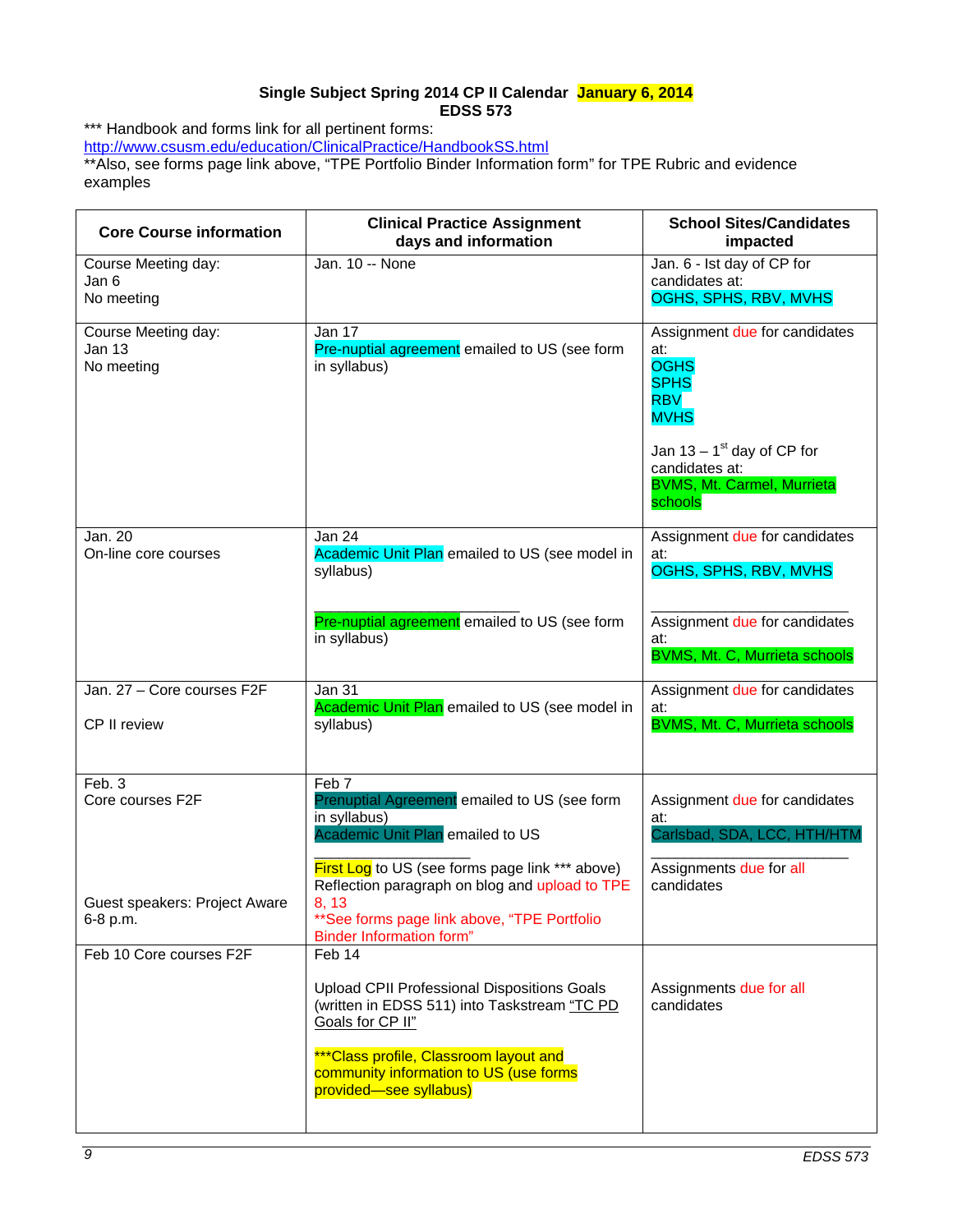| <b>Core Course information</b>                                                                                                                        | <b>Clinical Practice Assignment</b><br>days and information                                                                                                                            | <b>School Sites/Candidates</b><br>impacted                                                 |
|-------------------------------------------------------------------------------------------------------------------------------------------------------|----------------------------------------------------------------------------------------------------------------------------------------------------------------------------------------|--------------------------------------------------------------------------------------------|
| Feb 17 Core courses F2F                                                                                                                               | Feb <sub>21</sub><br><b>Reflection Log emailed to US</b><br>(see forms page link *** above)<br>Fill out and upload professional experiences<br>(see handbook link*** pgs 20 & 21)      | Assignments due for all<br>candidates                                                      |
| Feb 24 Core courses F2F<br>Guest speaker/s:<br>TBA $4-6$ pm                                                                                           | Feb <sub>28</sub><br>'Submit' TPEP for US first viewing<br>Upload Guest speaker reflection to TPEs                                                                                     | Assignments due for all<br>candidates                                                      |
| Mar 3<br>Core courses F2F                                                                                                                             | Mar 7<br>Reflection Log emailed to US<br>(see forms page link *** above)                                                                                                               | Assignments due for all<br>candidates                                                      |
| Mar 10<br>Core courses F2F<br>Guest speaker/s:<br>TBA 4-6 pm                                                                                          | Mar 14<br>Upload guest speaker reflection to TPEs                                                                                                                                      | Assignments due for all<br>candidates                                                      |
| Mar 17<br>Core courses F2F<br>Guest speaker: Diana Sanchez,<br>Career Information                                                                     | TPA Task 3 Due Mar 17 Mar 21<br>Upload ITU assignment to TPE 14<br><b>Reflection Log emailed to US</b><br>(see forms page link *** above)<br>Upload Guest speaker reflection to TPE 13 | Assignments due for all<br>candidates                                                      |
| Mar 24<br>Core courses<br>On-line                                                                                                                     | Mar 28<br>Update professional experiences (see handbook<br>link*** pgs 20 & 21) on TPE 12                                                                                              | Spring Break 3-24-3-31-14<br>RBV, MVHS, Murrieta Mesa<br>$3-24 - 4-4-14$<br><b>HTH/HTM</b> |
| Mar 31<br>Core courses<br>F <sub>2</sub> F<br>Visitation: attend coursework<br>on Del Lago HS campus,<br>student panel, CBE presentation<br>and tours | Ap 4<br><b>Reflection Log emailed to US</b><br>(see forms page link *** above)<br>(US to post PD rating on taskstream this week)<br>Reflection uploaded to TPEs 5, 8, 11, 13           | NO school site spring breaks<br>Assignments due for all<br>candidates                      |
| Core courses<br>On-line                                                                                                                               | Ap 11                                                                                                                                                                                  | Spring Break 4-7---4-11-13<br>Mt. C, Carlsbad, SDA, LCC,<br>HTH/M                          |
| Apr14<br>Core courses<br>On-line                                                                                                                      | Ap 18<br><b>Reflection Log emailed to US</b><br>(see forms page link *** above)                                                                                                        | Spring Break 4-14-4-21-13<br>OG, BVMS, SPHS<br>Assignments due for all<br>candidates       |
| Ap 21<br>Core courses<br>F <sub>2</sub> F<br>Guest speakers: Principals<br>Panel                                                                      | <b>TPA Task 4 Due Apr 21</b><br>Ap 25<br>'Submit' TPEP for US second viewing<br>Upload Reflection to TPE 12, 13                                                                        | Assignments due for all<br>candidates                                                      |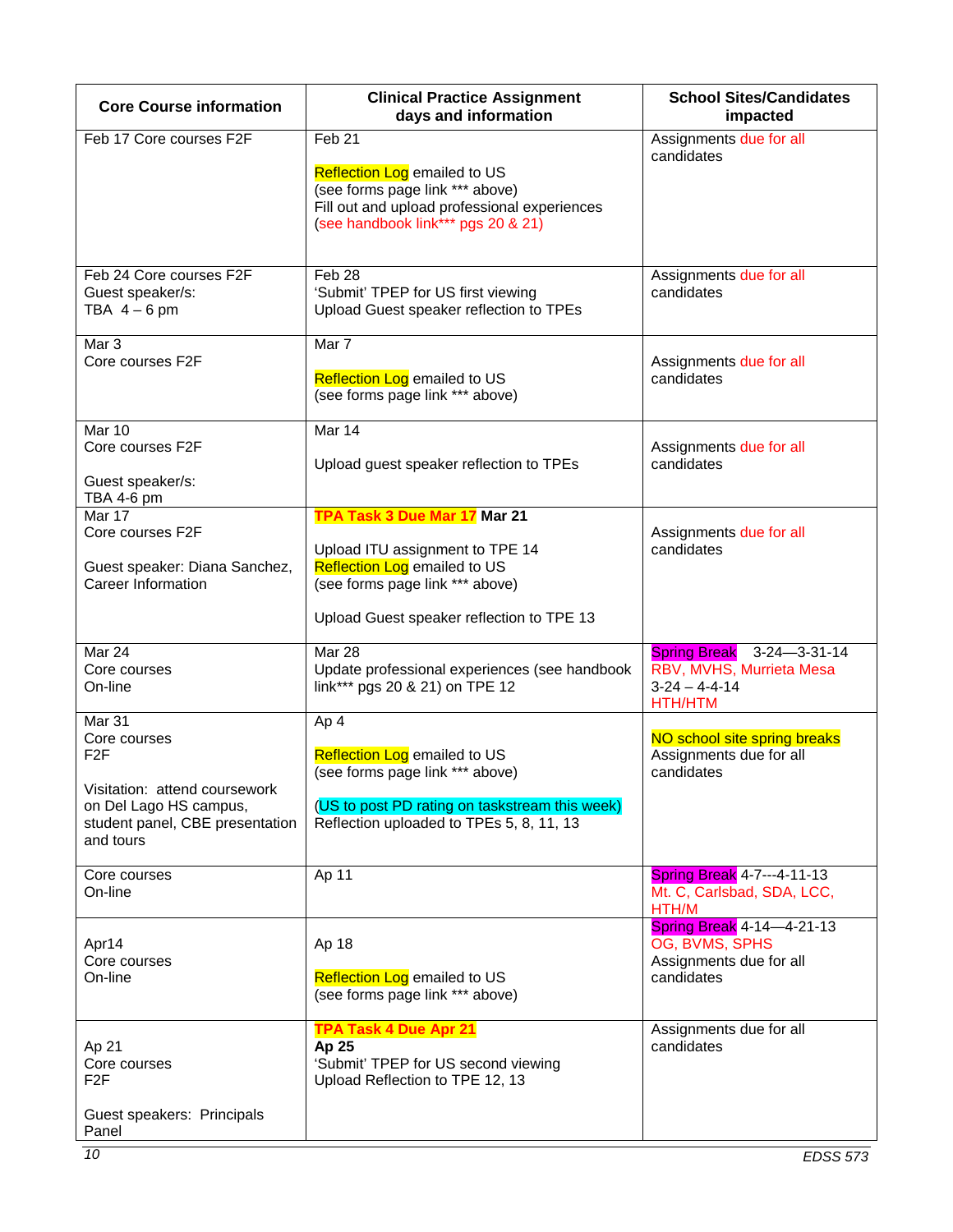| <b>Core Course information</b>                                                                                            | <b>Clinical Practice Assignment</b><br>days and information                                                                                     | <b>School Sites/Candidates</b><br>impacted     |
|---------------------------------------------------------------------------------------------------------------------------|-------------------------------------------------------------------------------------------------------------------------------------------------|------------------------------------------------|
| Ap 28<br>Core courses??<br>Tues Apr 29 5:30 pm for MA<br><b>Program Poster Session</b><br>Guest speakers:<br>Alumni Panel | May 2<br>Post copy of Social Justice Plan to TPE 15<br><b>Reflection Log emailed to US</b><br>(see forms page link *** above)                   | Assignments due for all<br>candidates          |
| #16 May 5<br><b>Last Class</b><br>10am - 2pm? Joint Session to<br>Reflect on Semester &<br>Celebrate with a Potluck       | May 9                                                                                                                                           | $^{\circ}$                                     |
| May 12<br>No Class                                                                                                        | May 16<br><b>Reflection Log emailed to</b><br>US<br>(see forms page link *** above)<br>Plan for exit meeting and final<br>Viewing of TPEP by US | Assignments due for all<br>candidates          |
| May 19 No class-report to site                                                                                            | <b>May 23</b>                                                                                                                                   | $^{\circ}$                                     |
| May 26 No class - holiday                                                                                                 | May 30                                                                                                                                          | $\circ$ $\circ$                                |
| June 2 No class-report to site if<br>school in session                                                                    | June 6                                                                                                                                          | Last week for: OGHS, SPHS,<br>RBV, MVHS        |
| June 9 No class-report to site if<br>school in session                                                                    | June 13                                                                                                                                         | Last week for: BVMS, Mt. C<br>Murrieta Schools |
| June 16 No class-report to site if<br>school in session                                                                   | June 20                                                                                                                                         | Last week for: LCC, SDA, CHS,<br>HTH/HTM       |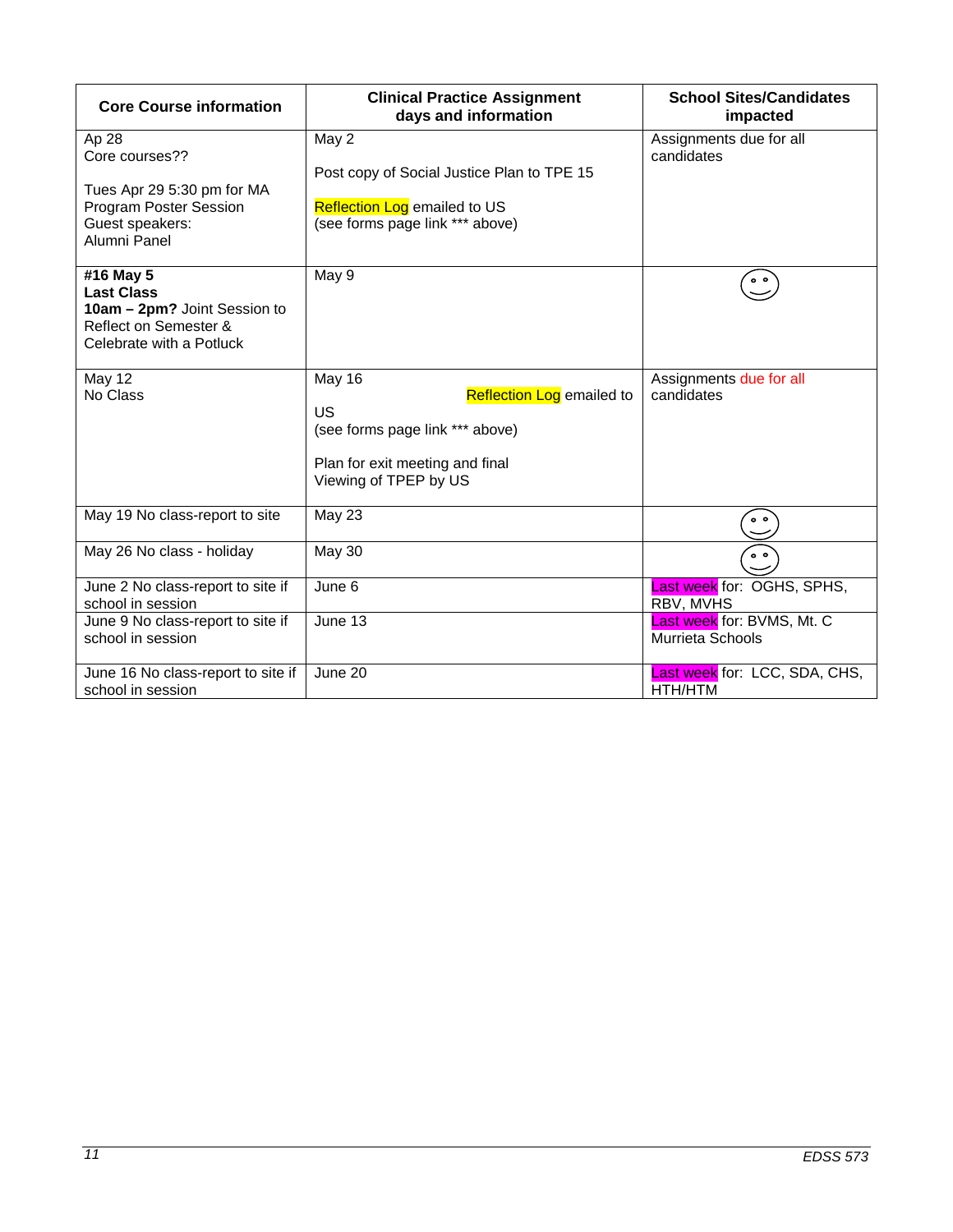## **Forms and Rubrics**

#### <span id="page-11-0"></span>**Teacher Performance Expectations Rubric and Examples: <http://www.csusm.edu/education/ClinicalPractice/HandbookSS.html> See Forms pertinent to Teacher Candidates: TPE Portfolio Binder Information**

# **Single Subject Daily Lesson Design Format (See Forms Page) For resources on how to complete this form, see:**

**<https://sites.google.com/site/lessondesignresources/home>**

| TITLE OF LESSON                                                                                                                    | CURRICULUM AREA & GRADE LEVEL |                                          |                                                                                                                                                                             |                             |                    | DATE OF LESSON |
|------------------------------------------------------------------------------------------------------------------------------------|-------------------------------|------------------------------------------|-----------------------------------------------------------------------------------------------------------------------------------------------------------------------------|-----------------------------|--------------------|----------------|
| CA CONTENT STANDARD(S) ADDRESSED                                                                                                   |                               | CA ELD STANDARD(S) ADDRESSED             |                                                                                                                                                                             |                             |                    |                |
| BIG IDEA ADDRESSED (Enduring Understanding: WHY this<br>material is important; how it fits in with the unit or theme)              |                               | <b>ESSENTIAL QUESTIONS ADDRESSED</b>     |                                                                                                                                                                             |                             |                    |                |
| OBJECTIVE(S) OR LEARNING GOAL(S)-choose type(s)<br>as appropriate<br>Cognitive<br>Affective<br>Psychomotor<br>Language Development |                               |                                          | ASSESSMENT(S)-choose type(s) as appropriate<br>Diagnostic (entry level)<br>$\bullet$<br>Formative (progress-monitoring)<br>$\bullet$<br>Summative (evaluative)<br>$\bullet$ |                             |                    |                |
| PREDICTION OF LIKELY DIFFICULTIES STUDENTS MAY ENCOUNTER WITH THIS MATERIAL (possible misconceptions<br>or assumptions)            |                               |                                          |                                                                                                                                                                             |                             |                    |                |
| INSTRUCTIONAL STRATEGIES: What the teacher does to<br>help students cope with the difficulties in order to succeed                 |                               | STUDENT ACTIVITIES: What the students do |                                                                                                                                                                             |                             |                    |                |
| STEPS (Fill in each<br><b>LEARNING</b><br>box with specific<br>STYLE(S)<br>information)                                            | REASONS/RATIONALES            |                                          | STEPS (Fill in each<br>box with specific<br>information)                                                                                                                    | <b>LEARNING</b><br>STYLE(S) | REASONS/RATIONALES |                |
| <b>Anticipatory Set</b><br>("Into")                                                                                                |                               |                                          | Anticipatory Set<br>("Into")                                                                                                                                                |                             |                    |                |
| Instruction<br>("Through")                                                                                                         |                               |                                          | Instruction<br>("Through")                                                                                                                                                  |                             |                    |                |
| <b>Guided Practice</b><br>("Through")                                                                                              |                               |                                          | <b>Guided Practice</b><br>("Through")                                                                                                                                       |                             |                    |                |
| Independent Practice<br>("Through")                                                                                                |                               |                                          | Independent Practice<br>("Through")                                                                                                                                         |                             |                    |                |
| Closure (summarize;<br>make meaning of the<br>lesson)                                                                              |                               |                                          | Closure (summarize:<br>make meaning of the<br>lesson)                                                                                                                       |                             |                    |                |
| Transfer ("Beyond")<br>(opportunities to<br>apply the learning)                                                                    |                               |                                          | Transfer ("Beyond")<br>(opportunities to<br>apply the learning)                                                                                                             |                             |                    |                |
|                                                                                                                                    |                               |                                          |                                                                                                                                                                             |                             |                    |                |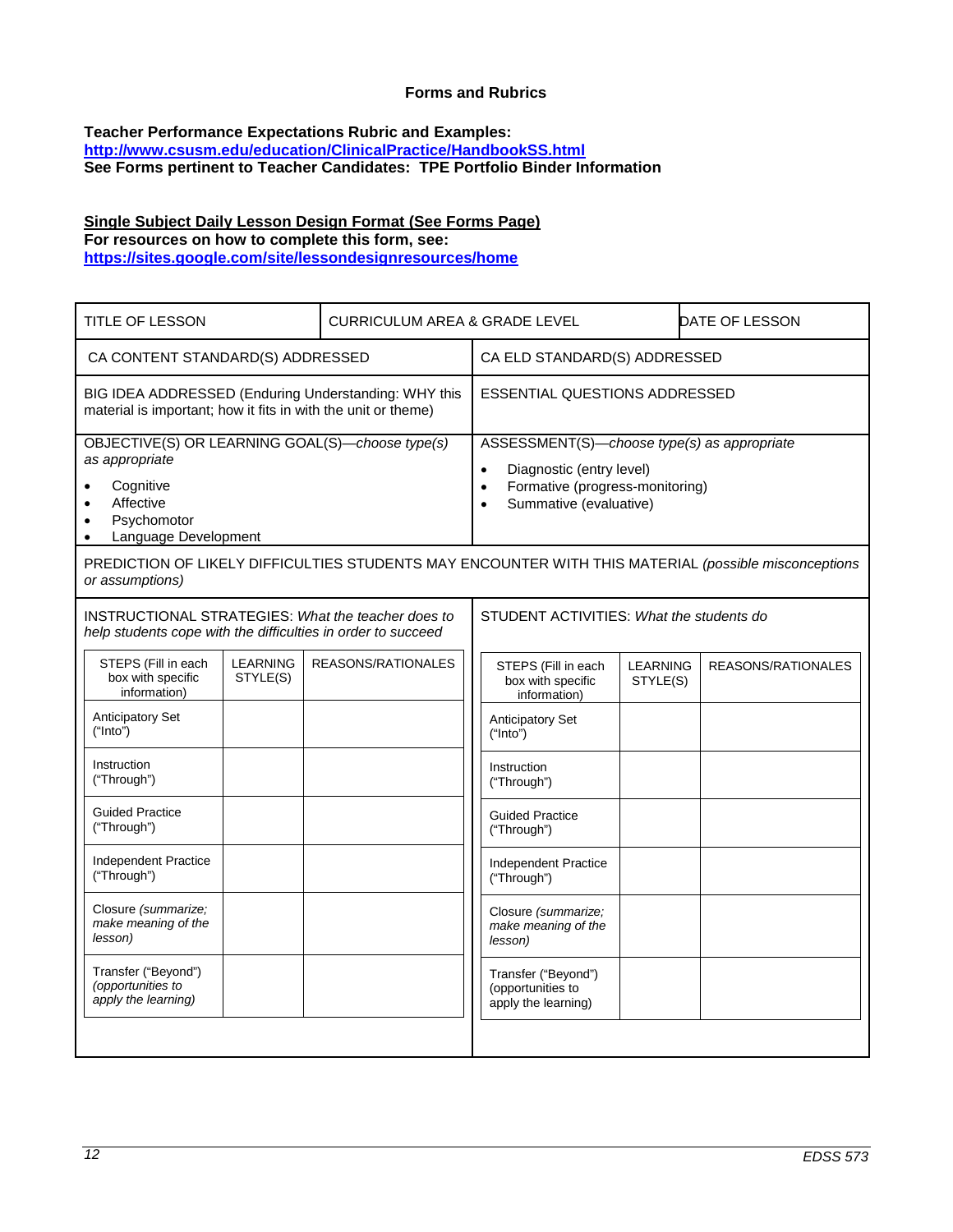| <b>INFO ABOUT ENGLISH LANGUAGE LEARNERS: Consider</b><br>students individually and as a group<br>Readiness level<br>Learning profile: strengths and challenges<br>Interests-academic and/or personal                                                                               | INFO ABOUT STUDENTS W/ SPECIAL NEEDS (include<br>gifted students) : Consider students individually &<br>collectively<br>Readiness level<br>Learning profile: strengths and challenges<br>$\bullet$<br>Interests—academic and/or personal                                                                                                                                                                               |
|------------------------------------------------------------------------------------------------------------------------------------------------------------------------------------------------------------------------------------------------------------------------------------|------------------------------------------------------------------------------------------------------------------------------------------------------------------------------------------------------------------------------------------------------------------------------------------------------------------------------------------------------------------------------------------------------------------------|
| DIFFERENTIATION FOR ENGLISH LANGUAGE<br>LEARNERS—choose area(s) as necessary based on<br>information above<br>Content (what material—including key vocabulary—is<br>learned)<br>Process ( <b>how</b> the material is learned)<br>Product (how the learning is <b>demonstrated)</b> | DIFFERENTIATION FOR STUDENTS WITH SPECIAL<br>NEEDS— choose area(s) as necessary based on<br>information above<br>Content (what material—including key vocabulary—is<br>$\bullet$<br>learned)<br>Process ( <b>how</b> the material is learned)<br>$\bullet$<br>Product (how the learning is <b>demonstrated</b> )                                                                                                       |
| <b>RESOURCES (Attach materials needed to implement the</b><br>lesson—e.g., power point presentation, text, graphic organizer)                                                                                                                                                      | <b>REFLECTION (Questions to consider after the lesson:</b><br>What went well? Why? What evidence do I have that<br>shows the extent to which the lesson was effective? What<br>problems do students still have? How will I deal with the<br>students whose understanding of the material is weak?<br>How will I remediate? What changes will I make to<br>enhance learning the next time I teach this lesson?<br>Why?) |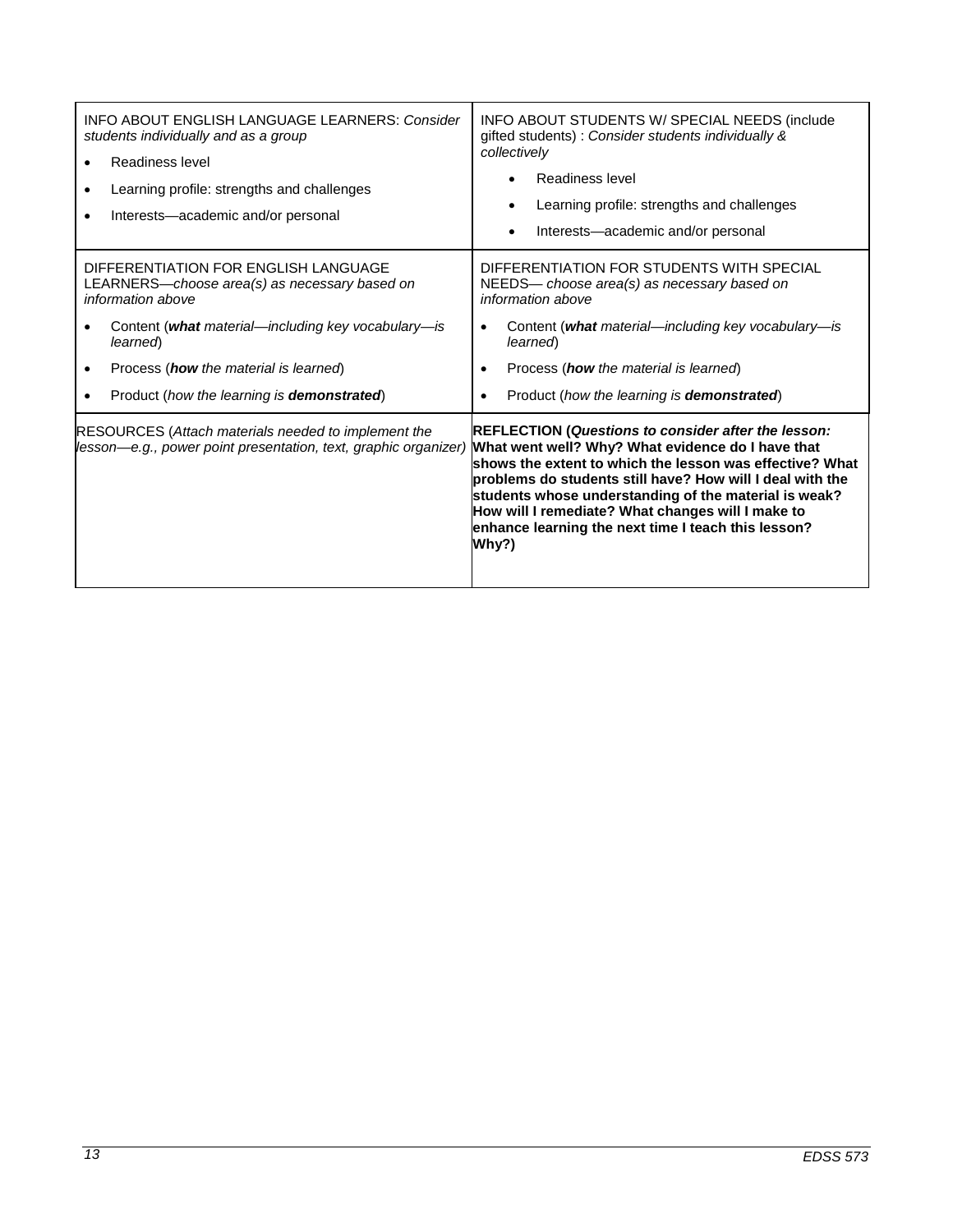## Name \_\_\_\_\_\_\_\_\_\_\_\_\_\_\_\_\_\_\_\_\_\_\_\_\_\_\_\_\_\_\_Lesson Title \_\_\_\_\_\_\_\_\_\_\_\_\_\_\_\_\_\_\_\_\_\_\_\_\_\_\_\_\_Date \_\_ See Lesson Design Resources Website for more details:

<https://sites.google.com/site/lessondesignresources/home>

|                                | <u>nitips://sites.google.com/site/lessondesign/esources/nome</u> |                                                                           | <b>Exceeds</b>                                           |
|--------------------------------|------------------------------------------------------------------|---------------------------------------------------------------------------|----------------------------------------------------------|
| Design                         | Approaching                                                      | <b>Meets</b>                                                              |                                                          |
| <b>Component</b><br>& Criteria |                                                                  | (includes the criteria for Approaching)                                   | (includes the criteria for<br>Approaching & Meets)       |
| <b>Title, Curriculum</b>       | Provides a title that is related                                 | & addresses the unit it belongs to and                                    | & describes where it fits                                |
| Area, Grade                    | to the lesson activity                                           | in what curriculum area and grade                                         | within a unit plan, i.e. Third                           |
| Level & Date                   |                                                                  |                                                                           | lesson in a 4-week unit on                               |
| 5%                             |                                                                  |                                                                           | Colonization.                                            |
| <b>Rationale: Big</b>          | Describes the rationale for                                      | & addresses how the instructional                                         | & explains how the                                       |
| <b>Idea &amp; Essential</b>    | teaching this lesson (big ideas,                                 | strategies and the student activities                                     | assessment is a valid                                    |
| <b>Questions</b>               | enduring understandings,                                         | are suited to meet the standard and                                       | (authentic) and reliable                                 |
| 10%                            | essential questions)                                             | objective of the lesson                                                   | (consistent) way to assess                               |
|                                |                                                                  |                                                                           | student learning.                                        |
| Standards,                     | Both CA Content and ELD                                          | & each objective is labeled by the                                        | & expectations are clearly                               |
| Objectives &                   | Standards are identified and                                     | type (cognitive, affective,                                               | communicated to students                                 |
| <b>Assessment</b>              | each is addressed in an                                          | psychomotor or language) and the                                          | (rubric, model or student                                |
| 25%                            | objective that contains a                                        | number of the standard it addresses                                       | work)                                                    |
|                                | condition, verb, and criteria                                    | and the type of assessment is labeled                                     |                                                          |
|                                | and is assessed                                                  | (diagnostic, formative or summative)                                      |                                                          |
| <b>Predication of</b>          | Possible misconceptions or                                       | & the misconception or assumptions                                        | & the instructional strategies,                          |
| <b>Likely Difficulties</b>     | assumption are identified                                        | are identified as being in the content,                                   | student activities &/or the                              |
| 5%                             |                                                                  | process or product of the lesson                                          | differentiation strategies work<br>to avoid these        |
|                                |                                                                  |                                                                           | misconceptions or                                        |
|                                |                                                                  |                                                                           | assumptions                                              |
| Instructional                  | Provides an into, through and                                    | & describes in detail the steps the                                       | & provides a written script for                          |
| <b>Strategies</b>              | a beyond activity for lesson                                     | teacher will take to implement the                                        | teacher and times for each                               |
| 15%                            |                                                                  | lesson and instructional materials (i.e.                                  | activity.                                                |
|                                |                                                                  | graphic organizer, ppt, model,                                            |                                                          |
|                                |                                                                  | rubric)                                                                   |                                                          |
| <b>Student</b>                 | Describes what the students                                      | & each activity is student centered                                       | & provides times for each                                |
| <b>Activities</b>              | will do during the into, through                                 | with multiple opportunities for the                                       | activity.                                                |
| 10%                            | and beyond activity of the                                       | instructor to check for                                                   |                                                          |
|                                | lesson                                                           | understanding                                                             |                                                          |
| <b>Student</b>                 | Identify the names of the                                        | & describe each of the students                                           | & includes prior successful                              |
| <b>Information</b><br>10%      | students that need                                               | readiness level, learning profile and                                     | differentiation strategies for                           |
|                                | differentiation (both ELL &<br>Students w/ Sp Ed needs)          | interests                                                                 | each student.                                            |
| <b>Differentiation</b>         | Describes the differentiation                                    | & labels the strategy (content,                                           | & provides how the strategy                              |
| 10%                            | strategy for the ELL and the                                     | process or product) and the way it                                        | will be assessed for                                     |
|                                | students with special                                            | addresses the students identity and                                       | effectiveness and altered if                             |
|                                | education needs                                                  | developmental needs (readiness,                                           | needed.                                                  |
|                                |                                                                  | interest or learning profile)                                             |                                                          |
| <b>Resources</b>               | All instructional materials                                      | All instructional materials that are                                      | & all materials listed for the                           |
| 5%                             | needed to implement the                                          | needed to implement the lesson listed                                     | unit are listed and provided,                            |
|                                | lesson are listed.                                               | and described.                                                            | such as power point, graphic                             |
|                                |                                                                  |                                                                           | organizer, sample student                                |
|                                |                                                                  |                                                                           | work, assignment rubric,                                 |
|                                |                                                                  |                                                                           | quiz                                                     |
| <b>Reflection</b>              | Reflection is provided on the                                    | The reflection addresses all prompts<br>and identifies what would be done | Reflection is complete and a                             |
| 5%                             | strengths, limitations,<br>assessment and differentiation        | next based on this reflection.                                            | new lesson is provided to<br>address the concerns in the |
|                                | plan.                                                            |                                                                           | reflection.                                              |
| <b>Self-Evaluation</b>         | Provides a copy of the rubric                                    | & highlights or circles the evaluated                                     | & provides evidence for each                             |
| (10% will be                   | with the lesson plan                                             | criteria for each lesson component                                        | criteria marked.                                         |
| deducted                       |                                                                  |                                                                           |                                                          |
| if not included)               |                                                                  |                                                                           |                                                          |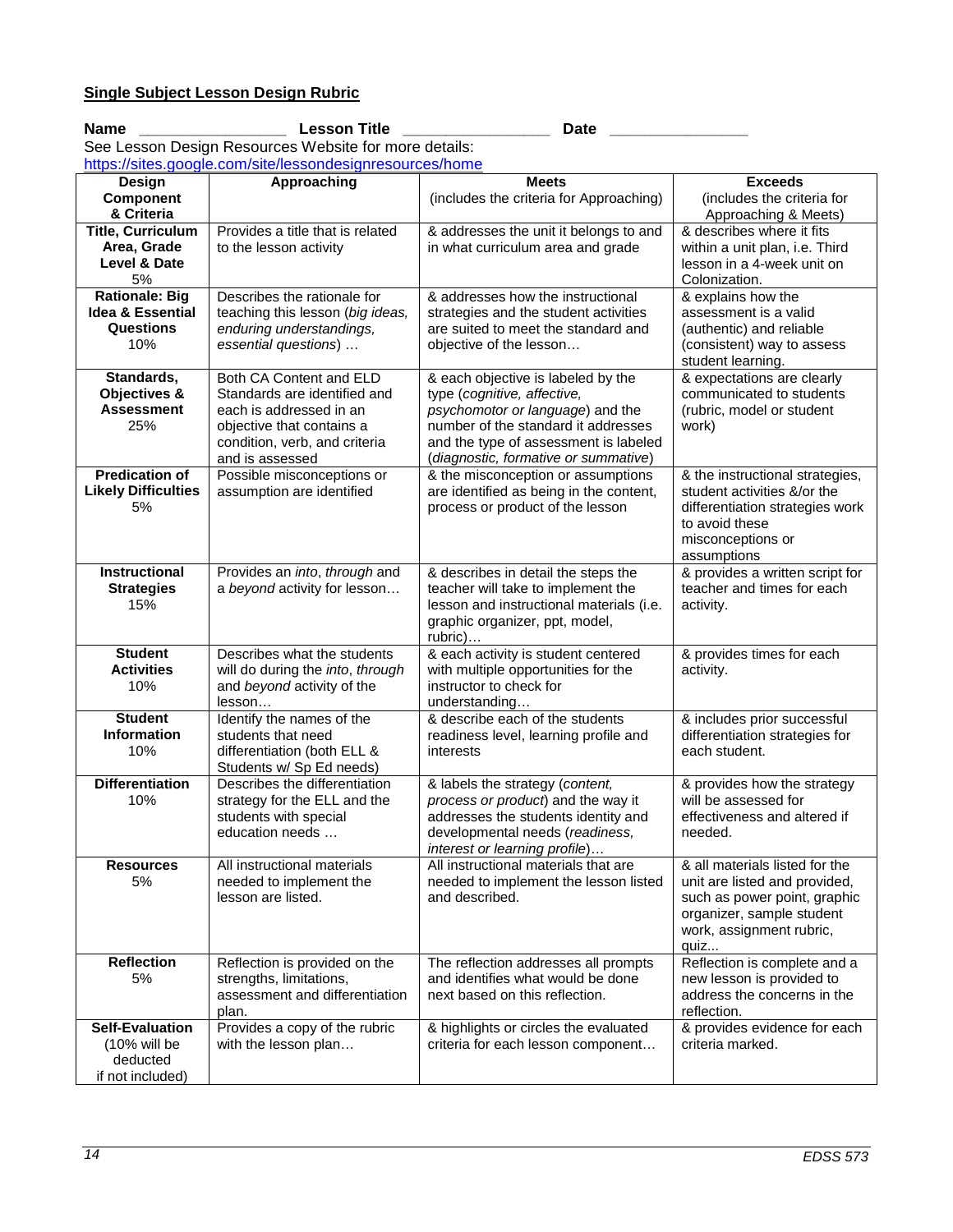# **Professional Dispositions Rubric**

**Professional Dispositions Rubric for Initial Credential Programs (Revised Feb 14, 2013)**

*The School of Education of California State University San Marcos fosters the development of the following professional dispositions among our Teacher Candidates. Teaching and working with learners of all ages requires not only specific content knowledge and pedagogical skills, but also positive attitudes about multiple dimensions of the profession.* 

| <b>Disposition</b>                                                                                                                                                                                                                           | Unacceptable                                                                                                                                                                                                                                                                                                                                                                                                                                                                                                                                                                                                                                                                                                                                                                                                       | <b>Approaching Target</b>                                                                                                                                                                                                                                                                                                                                                                                                                                                                                                                  | <b>Meets Target</b><br>3                                                                                                                                                                                                                                                                                                                                                                                                                                                                                                                                                                                                                                |
|----------------------------------------------------------------------------------------------------------------------------------------------------------------------------------------------------------------------------------------------|--------------------------------------------------------------------------------------------------------------------------------------------------------------------------------------------------------------------------------------------------------------------------------------------------------------------------------------------------------------------------------------------------------------------------------------------------------------------------------------------------------------------------------------------------------------------------------------------------------------------------------------------------------------------------------------------------------------------------------------------------------------------------------------------------------------------|--------------------------------------------------------------------------------------------------------------------------------------------------------------------------------------------------------------------------------------------------------------------------------------------------------------------------------------------------------------------------------------------------------------------------------------------------------------------------------------------------------------------------------------------|---------------------------------------------------------------------------------------------------------------------------------------------------------------------------------------------------------------------------------------------------------------------------------------------------------------------------------------------------------------------------------------------------------------------------------------------------------------------------------------------------------------------------------------------------------------------------------------------------------------------------------------------------------|
| 1. Social Justice and<br><b>Equity</b><br>Candidates appreciate the<br>languages, communities,<br>and experiences learners<br>bring to the classroom.<br>Candidates advocate for and<br>support marginalized<br>communities and individuals. | Behaves in a manner that is<br>discriminatory, intolerant, or<br>close- minded. Resists working<br>with some groups or individuals,<br>makes derogatory remarks, or<br>rejects views based on factors<br>such as gender, exceptionalities,<br>race, culture, religion, or<br>socioeconomic background.<br>Selects materials,<br>designs activities, or interacts in<br>ways that promotes stereotypes<br>or demeans others. Does not<br>take appropriate initiative to<br>understand and identify student<br>needs and/or provide learning<br>experiences that meet the needs<br>of all students. Fails to provide<br>extra assistance or alternative<br>learning experiences when<br>needed. Repeatedly excludes<br>some students from learning<br>experiences. Gives preferential<br>treatment to some students. | Frequently models respect and<br>concern for equitable effort for all<br>learners and responds to<br>feedback on how to improve.<br>Sometimes demonstrates<br>understanding of diversity (race,<br>gender, culture, exceptionalities)<br>in written work and other<br>expressions and revises<br>according to feedback.<br>Frequently selects materials,<br>designs activities and interacts<br>with students in ways that<br>demonstrate appreciation of<br>diversity and demonstrates<br>improvements based on<br>constructive feedback. | Consistently models respect for all<br>learners. Behaves in ways that<br>reflect concern and equitable effort<br>on behalf of all. Written work and<br>other expressions reflect<br>understanding of diversity (race,<br>gender, culture, exceptionalities).<br>Selects materials, designs activities,<br>and interacts in ways that<br>demonstrate appreciation of diversity<br>(e.g., includes models from diverse<br>backgrounds in learning experiences<br>and provides opportunities for<br>students to hear, consider, discuss<br>different viewpoints). Consistently<br>advocates for inclusion and<br>consideration of diverse<br>perspectives. |
| 2.Collaboration<br>Candidates practice the<br>skills of collaboration in their<br>professional interactions with<br>instructors, advisors,<br>students, colleagues,<br>parents/guardians/caregivers<br>and those in the wider<br>community.  | Interacts with others (students,<br>parents, colleagues) in ways that<br>does not communicate respect.<br>Uses destructive criticism,<br>derogatory remarks, threats,<br>physical coercion, or<br>inappropriate language or<br>behavior. Does not reasonably<br>allow others to express ideas.<br>Discourages or undermines the<br>work of others.                                                                                                                                                                                                                                                                                                                                                                                                                                                                 | Frequently interacts with others<br>(students, parents, colleagues) in<br>ways that communicate respect<br>such as being courteous,<br>demonstrating impartiality and<br>responds positively to feedback<br>for improving. Frequently<br>encourages and supports<br>participation and success for all<br>and is responsive to constructive<br>feedback.                                                                                                                                                                                    | Consistently interacts with others<br>(students, parents, colleagues) in<br>ways that communicate respect such<br>as being courteous, demonstrating<br>impartiality, and providing<br>opportunities for others to express or<br>demonstrate their needs and<br>viewpoints. Values and builds<br>relationships. Encourages and<br>supports participation and success<br>for all.                                                                                                                                                                                                                                                                         |
| <b>3.Critical Thinking</b><br>Candidates analyze various<br>professional contexts,<br>resulting in more informed<br>decision-making about<br>professional practice.                                                                          | Does not gather, analyze or use<br>data to make informed decisions.<br>Behaves in ways that reflect a<br>belief that others should provide<br>what is needed. Does not ask<br>appropriate questions or take<br>initiative to work toward<br>achieving goals or solving<br>dilemmas.                                                                                                                                                                                                                                                                                                                                                                                                                                                                                                                                | Frequently analyzes professional<br>contexts by appropriately<br>seeking information to make<br>decisions about practice and<br>responds to constructive<br>feedback. Frequently seeks a<br>variety of perspectives, asks<br>questions and takes action to<br>explore issues, achieve goals<br>and/or solve dilemmas and<br>responds to feedback for<br>improving.                                                                                                                                                                         | Analyzes professional contexts, by<br>a) seeking information from a variety<br>of sources to analyze student needs<br>and b) planning and implementing<br>appropriate decisions about<br>professional practice. Seeks a<br>variety of perspectives in exploring<br>issues. Asks questions and takes<br>action to achieve goals or solve<br>dilemmas. Anticipates needs and<br>assists others in obtaining resources.                                                                                                                                                                                                                                    |
| 4. Professional Ethics<br>Candidates make and act on<br>well-reasoned, principled<br>judgments.                                                                                                                                              | Fails to consistently honor the<br>needs and best interests of<br>students, the work setting<br>(school, district, university) or<br>profession. Demonstrates a<br>pattern of unprofessional<br>behavior such as absence,<br>tardiness, failure to complete<br>tasks, inappropriate dress or<br>personal behavior, violation of<br>confidentiality, academic<br>dishonesty (e.g., plagiarism,<br>cheating), or imposition of<br>personal religious or political<br>views upon others.                                                                                                                                                                                                                                                                                                                              | Frequently honors the needs and<br>best interests of students, the<br>work setting and the profession<br>and responds positively to<br>feedback on how to improve.<br>Frequently makes well -<br>reasoned, principled judgments<br>regarding professional behaviors<br>and appropriate separation of<br>personal and professional<br>domains while actively<br>responding to feedback on how<br>to improve.                                                                                                                                | Consistently honors the needs and<br>best interests of students, the work<br>setting (school, district, university),<br>and the profession. Makes well-<br>reasoned, principled judgments<br>regarding professional behaviors<br>such as promptness, task<br>completion, maintaining<br>confidentiality, academic honesty,<br>and appropriate separation of<br>personal and professional domains.                                                                                                                                                                                                                                                       |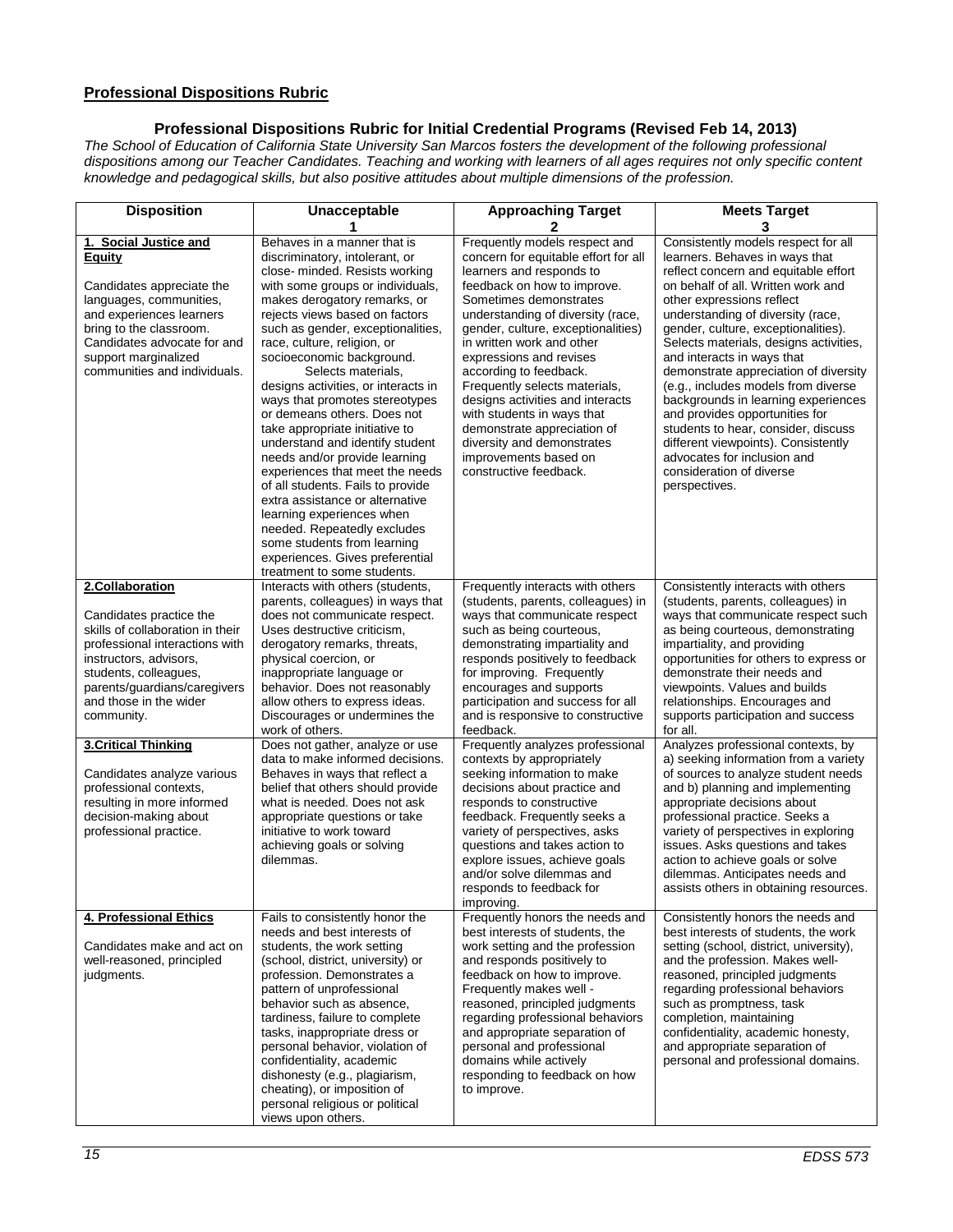| 5. Reflective Teaching and<br>Learning<br>Candidates critically review<br>their professional practice<br>and the impact it has on<br>student success. | Does not critically evaluate own<br>professional practice or<br>performance (e.g., interactions,<br>written work, assessments) and<br>the impact on student success.<br>Fails to see the need for positive<br>change. Does not provide<br>substantive suggestions for<br>positive self-improvement.<br>Rejects suggestions from others<br>directly or by failing to act. Offers<br>excuses and/or assigns blame<br>for negative results to students,<br>parents, colleagues, or<br>supervisors.                                                           | Frequently demonstrates<br>understanding of the relevant<br>teaching/learning standards<br>while being responsive to<br>feedback. Sometimes evaluates<br>own professional performance<br>and the impact on student<br>success. Frequently generates<br>ideas for potential improvements.<br>Sometimes is open-minded and<br>positive when receiving<br>feedback, and demonstrates<br>acting on and responding to<br>feedback with increasing<br>frequency.                                                                                      | Consistently demonstrates<br>understanding of the relevant<br>teaching/learning standards.<br>Consistently evaluates own<br>professional practice and<br>performance (e.g., interactions,<br>written work, formal and informal<br>assessments) and the impact on<br>student success. Generates ideas<br>for potential improvements or<br>revisions and applies them to future<br>professional practice and<br>performance. Is open-minded and<br>positive when receiving feedback<br>from others, and acts upon<br>suggestions.                                       |
|-------------------------------------------------------------------------------------------------------------------------------------------------------|-----------------------------------------------------------------------------------------------------------------------------------------------------------------------------------------------------------------------------------------------------------------------------------------------------------------------------------------------------------------------------------------------------------------------------------------------------------------------------------------------------------------------------------------------------------|-------------------------------------------------------------------------------------------------------------------------------------------------------------------------------------------------------------------------------------------------------------------------------------------------------------------------------------------------------------------------------------------------------------------------------------------------------------------------------------------------------------------------------------------------|-----------------------------------------------------------------------------------------------------------------------------------------------------------------------------------------------------------------------------------------------------------------------------------------------------------------------------------------------------------------------------------------------------------------------------------------------------------------------------------------------------------------------------------------------------------------------|
| 6.Life-Long Learning<br>Candidates recognize the<br>need for and are committed<br>to actively seeking new<br>knowledge, skills and<br>experiences.    | Does not consistently<br>demonstrate intellectual<br>engagement with material or<br>others (e.g., peers, instructors,<br>students). Verbal and written<br>contributions do not demonstrate<br>familiarity with required material.<br>Fails to ask questions or make<br>thoughtful references to concepts<br>of study. Fails to meet<br>professional standards in written<br>work and participation. Argues<br>point of view in terms of personal<br>experience or hearsay rather<br>than understanding of theory,<br>research, or data-based<br>evidence. | Frequently demonstrates<br>intellectual engagement and<br>responds positively to feedback<br>on improving. Frequently seeks<br>and takes advantage of learning<br>opportunities to stay<br>professionally current, acquire<br>new knowledge and is receptive<br>to suggestions.<br>May be familiar with relevant<br>professional organizations and<br>current research. Frequenlty<br>seeks and uses contemporary<br>theory, research, and data-based<br>evidence to inform instruction<br>and is receptive to feedback and<br>recommendations. | Demonstrates intellectual<br>engagement with material and others<br>(e.g., peers, instructors, students).<br>Seeks and takes advantage of<br>learning opportunities to stay<br>professionally current, acquire new<br>knowledge, skills, and experiences.<br>Is familiar with relevant professional<br>organizations, current research, and<br>interdisciplinary practices. Makes<br>connections between concepts,<br>experiences, and content.<br>Consistently seeks and uses<br>contemporary theory, research, and<br>data-based evidence to inform<br>instruction. |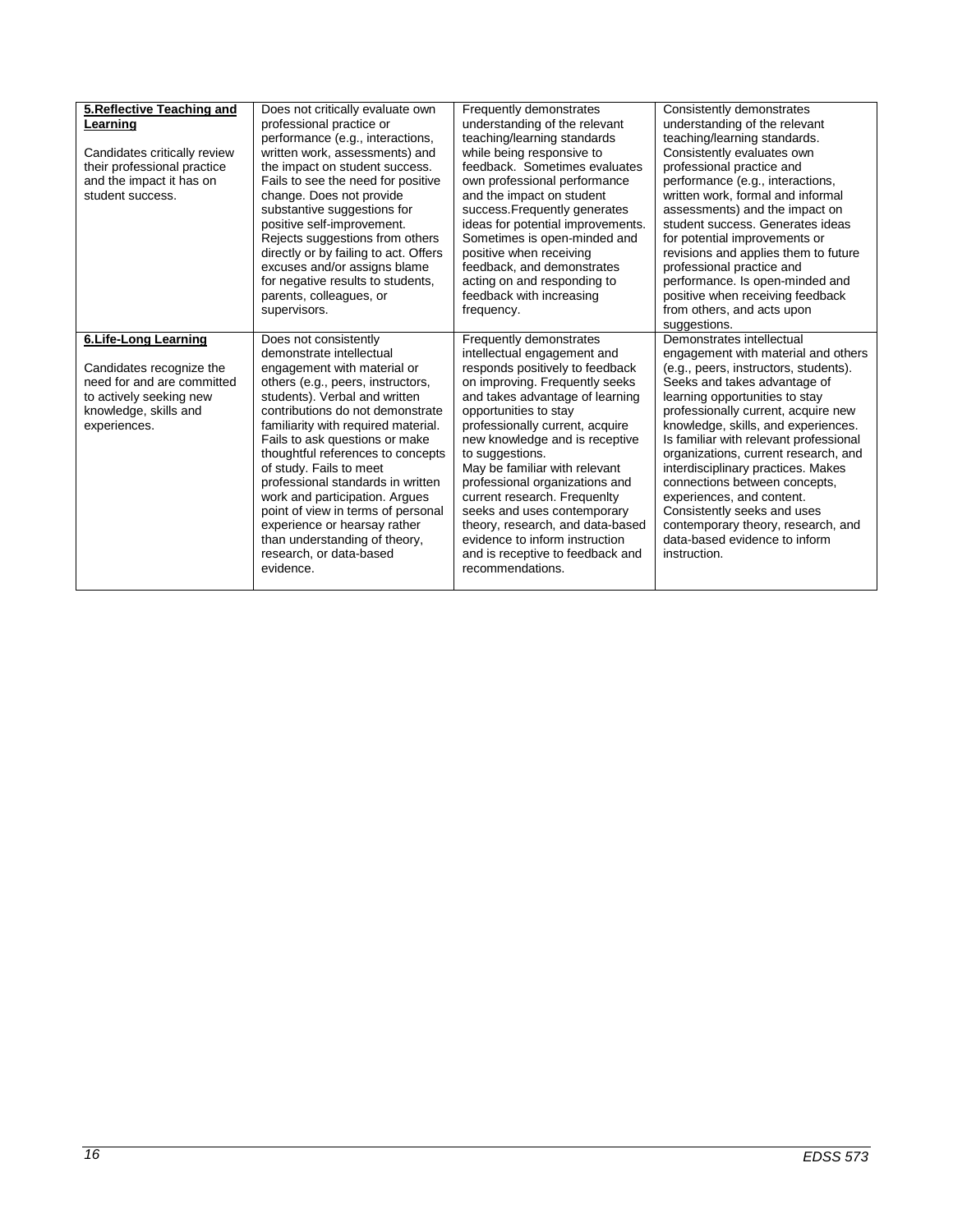# **THE "PRENUPTIAL CONVERSATION" for Issues About Instruction & Planning**

What are issues for discussion?

# Time for Planning

- How much time do we need?
- Where will we find the time that we need?
- When will we plan together?

### Instruction

- What content will we be teaching?
- How will the content be presented?
- How will we share the teaching responsibility?
- How will we assess the effectiveness of our instruction?

#### Student Behavior

- If we could each have only three class rules, what would those be?
- Who carries out the disciplinary procedures and delivers the consequences?
- How will we be consistent in dealing with behavior?

# Communication

- What types and frequency of communication do we each like to have with parents?
- How will we explain this collaborative teaching arrangement to the parents?
- What types and frequency of communication do we each like to have with students?
- How will we ensure regular communication with each other?

#### Evaluation

- How will we monitor students' progress?
- How will we assess and grade student performance?
- Who evaluates which group of students?

## **Logistics**

- How will we explain our co-teaching arrangement to the students and convey that we are equals in the classroom?
- How will we refer to each other in front of the students?
- How will teacher space be shared?
- How will the room be arranged?

## Other?

- •
- •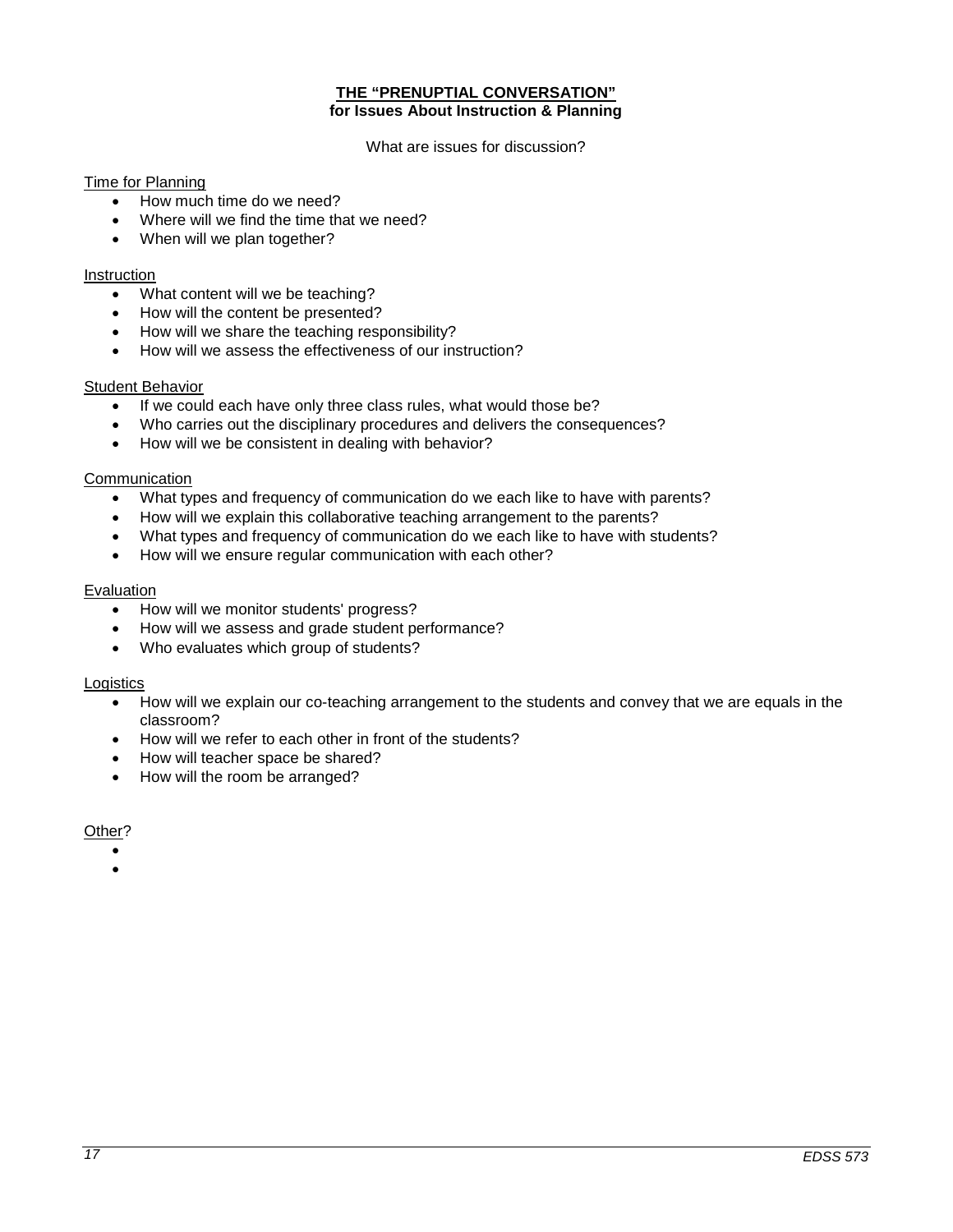## **Academic Calendar Assignment Model:**

This is a calendar of the second semester months (Jan – May/June) that shows what units will be taught and the number of weeks per unit - example Algebra I

Unit 0: [Introduction Activities](http://wveis.k12.wv.us/teach21/public/Uplans/UPview.cfm?action=V1&tsele1=2&tsele2=116&tsele3i=573) (1 week-add dates) [Unit 1: Expressions and Equations](http://wveis.k12.wv.us/teach21/public/Uplans/UPview.cfm?action=V1&tsele1=2&tsele2=116&tsele3i=570) (3 weeks -dates) [Unit 2: Problem Solved!:--Linear Toolbox](http://wveis.k12.wv.us/teach21/public/Uplans/UPview.cfm?action=V1&tsele1=2&tsele2=116&tsele3i=572) (2 week - dates) [Unit 3: Problem Solved!--Application of Linear Equations and Systems of Equations](http://wveis.k12.wv.us/teach21/public/Uplans/UPview.cfm?action=V1&tsele1=2&tsele2=116&tsele3i=566) [Unit 4: A Standards-Based Approach to Polynomial Operations and Factoring Using Algebra Lab Gear](http://wveis.k12.wv.us/teach21/public/Uplans/UPview.cfm?action=V1&tsele1=2&tsele2=116&tsele3i=569) [Unit 5A: Data Analysis](http://wveis.k12.wv.us/teach21/public/Uplans/UPview.cfm?action=V1&tsele1=2&tsele2=116&tsele3i=567) [Unit 5B: Probability in Algebra](http://wveis.k12.wv.us/teach21/public/Uplans/UPview.cfm?action=V1&tsele1=2&tsele2=116&tsele3i=565) [Unit 6: Radical and Rational Expressions](http://wveis.k12.wv.us/teach21/public/Uplans/UPview.cfm?action=V1&tsele1=2&tsele2=116&tsele3i=568) Unit 7: What if ?

## **Class Profile Assignment Model:**

**CLASS PROFILE OF ALL STUDENTS IN EACH SECTION:** Using the Excel sheet or a word document with the same information; list all students as well as information about EL and special needs students, use 'no info available' if necessary for your chart

This initial assignment should include if possible:

Prepare a basic chart for your classes and then as you do a student survey, get to know the class, etc. you can add strengths, challenges, interests to your chart

Readiness level: please make an anecdotal comment for each student about readiness level: seems shy, speaks out, often late, unprepared, excited about learning, likes to work in groups, etc.

e.g. John or Jane Doe, absent frequently, lots of friends in class

EL: CELDT level, challenges noted, if any, in the testing file and what grade they entered the American school system: e.g. John or Jane Doe, CELDT 3, reading issues, entered Grade 7

Sped: what is their identified disability or designation (Sped, 504, GATE,etc.); any accommodations that have been given to the CT (sit in front, note taker, etc.) e.g. John or Jane Doe, 504, needs extra time for testing

## **Classroom Layout Plan and Rationale (based on a BTSA requirement):**

Directions: Thoughtful consideration of your classroom layout is important in meeting the needs of your students and establishing a positive learning environment. Discuss the current layout with your CP. How do you/would you address appropriate prevention and intervention issues for classroom safety concerns?

Draw or attach a layout of your classroom and include relebant seating chart information showing placement of student with special needs.

Reflect on the current classroom layout and what things you will do in your own classroom to facilitate a positive, orderly and safe environment.

## **Community Information: (based on BTSA requirement)**

Knowledge of the community will assist you in connecting with your students. Discuss pertinent community information with your CT and write a short profile. Include information about community services, local parks, libraries and cultural centers.

(e.g. XXXX town is a medium sized (pop. = xxx) suburban community 25 miles north of San Diego. There is one school district, XXX, with xxx students and a student demographic profile of:xxxxxx and a strong cultural base of {Oceanside = Samoan influence}. It is considered to be (low, middle, high income) and reflects xxx values. Community services include….. Parent participation is……..)